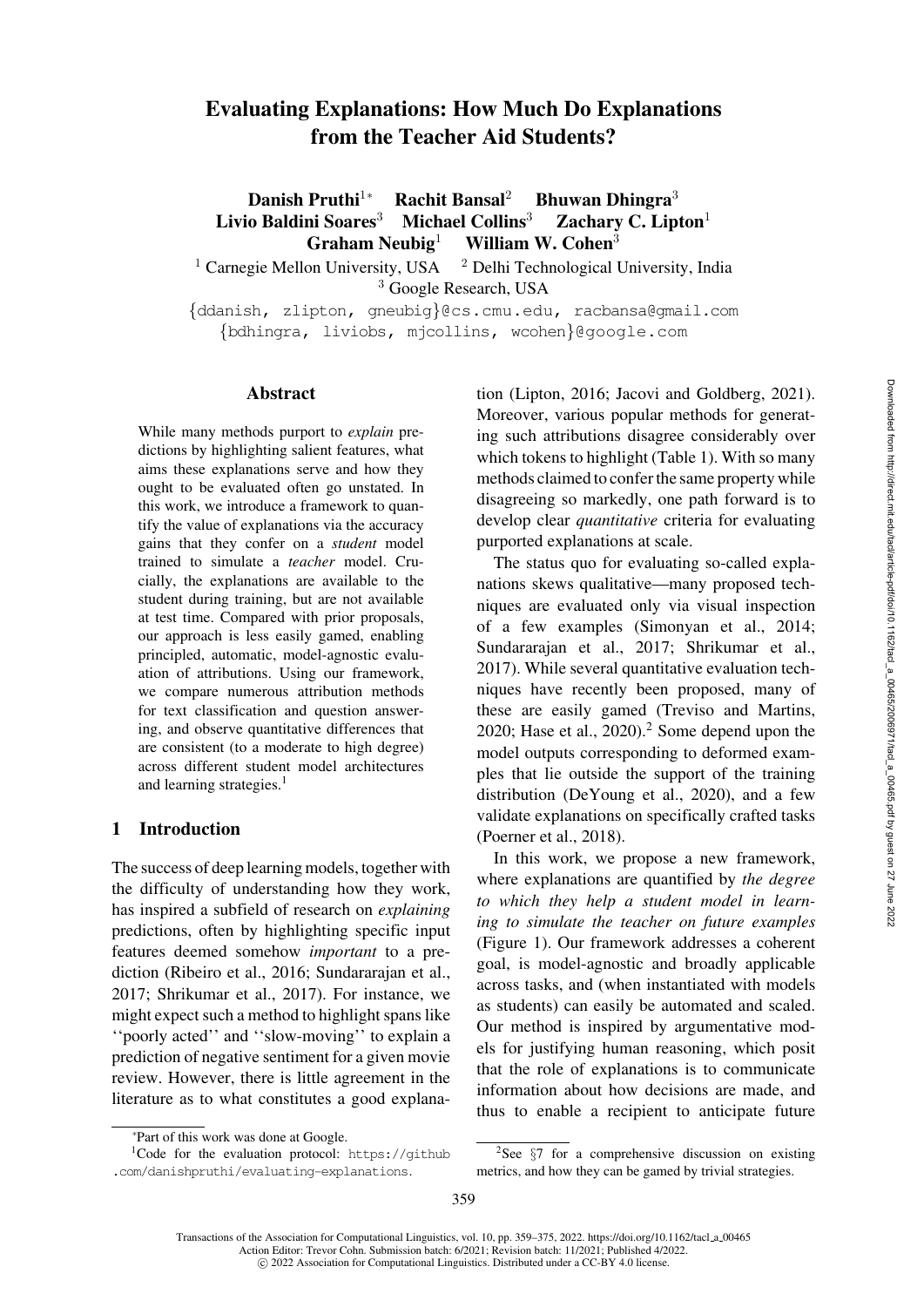|                             | Random | Grad Norm | Grad $\times$ Inp | LIME | DeepLIFT | Layer<br>Cond. | Integrated<br>Gradients | Attention |
|-----------------------------|--------|-----------|-------------------|------|----------|----------------|-------------------------|-----------|
| Random                      | 1.00   | 0.10      | 0.10              | 0.10 | 0.10     | 0.10           | 0.10                    | 0.10      |
| Grad Norm                   | 0.10   | 1.00      | 0.27              | 0.13 | 0.22     | 0.19           | 0.22                    | 0.30      |
| $Grad \times Inp$           | 0.10   | 0.27      | 1.00              | 0.11 | 0.28     | 0.14           | 0.16                    | 0.17      |
| <b>LIME</b>                 | 0.10   | 0.13      | 0.11              | 1.00 | 0.11     | 0.16           | 0.16                    | 0.15      |
| DeepLIFT                    | 0.10   | 0.22      | 0.28              | 0.11 | 1.00     | 0.18           | 0.23                    | 0.25      |
| Layer Cond.                 | 0.10   | 0.19      | 0.14              | 0.16 | 0.18     | 1.00           | 0.49                    | 0.22      |
| <b>Integrated Gradients</b> | 0.10   | 0.22      | 0.16              | 0.16 | 0.23     | 0.49           | 1.00                    | 0.24      |
| Attention                   | 0.10   | 0.30      | 0.17              | 0.15 | 0.25     | 0.22           | 0.24                    | 1.00      |

<span id="page-1-0"></span>Table 1: Overlap among the top-10% tokens selected by different explanation techniques for sentiment analysis. In each row, for a given technique, we tabulate the fraction of explanatory tokens that overlap with other explanations. Value of  $1.0$  implies perfect overlap and  $0.0$  denotes no overlap.



<span id="page-1-1"></span>Figure 1: The proposed framework for quantifying explanation quality. Student models learn to mimic the teacher, with and without explanations (provided as ''side information'' with each example). Explanations are effective if they help students to better approximate the teacher on unseen examples *for which explanations are not available*. Students and teachers could be either models or people.

decisions [\(Mercier and Sperber](#page-13-4), [2017\)](#page-13-4). Our framework is similar to human studies conducted by [Hase and Bansal](#page-13-5) [\(2020\)](#page-13-5), who evaluate if explanations help predict model behavior. However, here we focus on protocols that do not rely on human-subject experiments.

Using our framework, we conduct extensive experiments on two broad categories of NLP tasks: text classification and question answering. For classification tasks, we compare seven widely used input attribution techniques, covering gradient-based methods [\(Simonyan et al.](#page-14-3), [2014](#page-14-3); [Sundararajan et al., 2017](#page-14-1)), perturbation-based techniques [\(Ribeiro et al., 2016](#page-14-0)), attention-based explanations [\(Bahdanau et al.](#page-12-1), [2015](#page-12-1)), and other popular attributions [\(Shrikumar et al., 2017](#page-14-2); [Dhamdhere et al.](#page-13-6), [2019\)](#page-13-6). These comparisons lead to observable quantitative differences—we

find attention-based explanations and integrated gradients [\(Sundararajan et al., 2017\)](#page-14-1) to be the most effective, and vanilla gradient-based saliency maps and LIME to be the least effective. Further, we observe moderate to high agreement among rankings obtained by varying student architectures and learning strategies in our framework. For question answering, we validate the effectiveness of student learners on both human-produced explanations collected by [Lamm et al.](#page-13-7) [\(2021](#page-13-7)), and automatically generated explanations from a SpanBERT model [\(Joshi et al., 2020](#page-13-8)).

# 2 Explanation as Communication

### 2.1 An Illustrative Example

In our framework, we view explanations as a communication channel between a teacher  $T$  and a student  $S$ , whose purpose is to help  $S$  to predict  $T$ 's outputs on a given input. As an example, consider the case of graduate admissions: An aspirant submits their application *x* and subsequently the admission committee  $T$  decides whether the candidate is to be accepted or not. The acceptance criterion,  $f_T(x)$ , represents a typical black box function—one that is of great interest to future aspirants.[3](#page-1-2) To *simulate* the admission criterion, a student S might study profiles of several applicants from previous iterations,  $x_1, \ldots, x_n$ , and their admission outcomes  $f_T(\mathbf{x}_1), \ldots, f_T(\mathbf{x}_n)$ . Let  $A(f_S, f_T)$  be the *simulation accuracy*, that is, the accuracy with which the student predicts the

<span id="page-1-2"></span><sup>&</sup>lt;sup>3</sup>Our illustrative example assumes that the admission decision depends solely upon the student application, and ignores how other competing applicants might affect the outcome.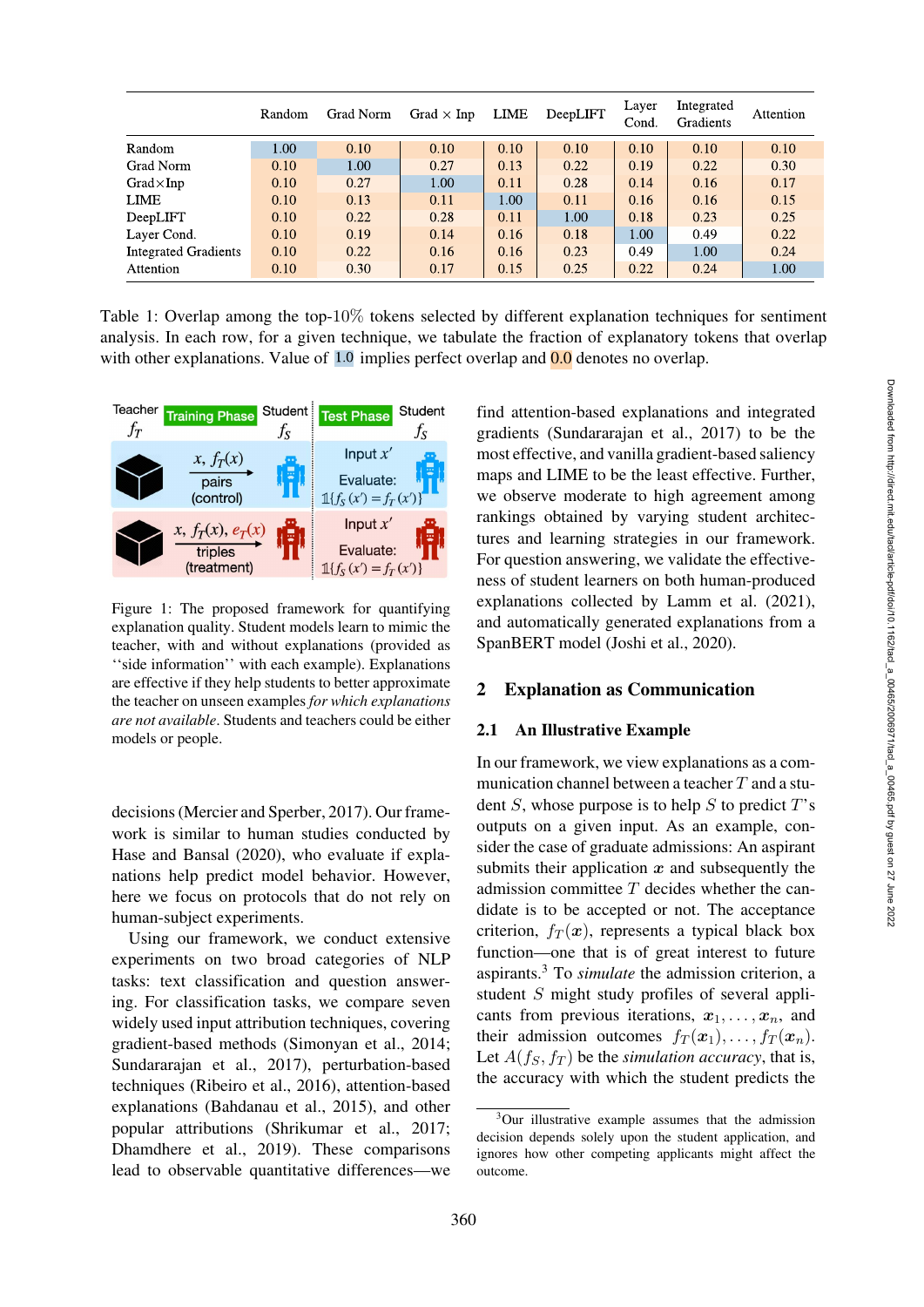teacher's decisions on unseen future applications (defined formally below in §[2.2\)](#page-2-0).

Now suppose each previous admission outcome was supplemented with an additional explanation  $e_T(x)$  from the admission committee, intended to help  $S$  understand the decisions made by  $T$ . Ideally, these explanations would enhance students' understanding about the admission process, and would help students simulate the admission decisions better, leading to a higher accuracy. We argue that the degree of improvement in simulation accuracy is a quantitative indicator of the utility of the explanations. Note that generic explanations or explanations that simply encode the final decision (e.g., ''We received far too many applications ...'') are unlikely to help students simulate  $f_T(x)$ , as they provide no *additional* information.

#### <span id="page-2-0"></span>2.2 Quantifying Explanations

For concreteness, we assume a classification task, and for a teacher  $T$ , we let  $f_T$  denote a model that computes the teacher's predictions. Let S be a student (either human or a machine), then T could teach S to simulate  $f_T$  by sampling *n* examples,  $x_1, \ldots, x_n$ , and sharing with S a dataset  $\hat{D}$  containing its associated predictions  $\{(\bm{x}_1, \hat{y}_1), \ldots, (\bm{x}_n, \hat{y}_n)\}\$ , where  $\hat{y}_i = f_T(\bm{x_i})$ , and S could then learn some approximation of  $f_T$ from this data:

$$
f_{S,\hat{D}} = \text{learn}(S,\hat{D}).
$$

Additionally, we assume that for a given teacher T, an explanation generation method can generate an explanation  $e_T(x)$  for any example x which is some side information that potentially helps S in predicting  $f_T(\mathbf{x})$ . We use E to denote a dataset of explanation-augmented examples, that is,

$$
\hat{E} = \{(\bm{x}_1, \bm{e}_T(\bm{x}_1), \hat{y}_1), \dots, (\bm{x}_n, \bm{e}_T(\bm{x}_n), \hat{y}_n)\},
$$

and the student learner can make use of this side information during training, to learn a classifier

$$
f_{S,\hat{E}} = \text{learn}(S, \hat{E}).
$$

Note that none of the learning tasks discussed above involve the "gold" label  $y$  for any instance *x*, only the prediction  $\hat{y}$  for *x*, produced by the teacher. While the student  $S$  can use the explanations for learning, all the classifiers  $f_T$ ,  $f_{S,\hat{D}}$ , and  $f_{S,\hat{E}}$  predict labels given only the input *x*, without using the explanations, that is, *explanations are only available during training, not at test time.*

In our framework the benefit of explanations is measured by how much they help the student to simulate the teacher. In particular, we quantify the ability of a student  $f_S$  to simulate a teacher using the *simulation accuracy*:

$$
A(f_S, f_T) = \mathbf{E}_{\boldsymbol{x}} \left[ \mathbb{1} \{ f_S(\boldsymbol{x}) = f_T(\boldsymbol{x}) \} \right], \quad (1)
$$

where the expected agreement between student and teacher is computed over test examples. Better explanations will lead to higher values of  $A(f_{\text{S},\hat{E}}, f_T)$  than the accuracy associated with learning to simulate the teacher without explanations, namely,  $A(f_{S,\hat{D}}, f_T)$ .

So far, for a given teacher model, our criteria for explanation quality depends upon the choice of the student model  $(S)$ , its learning procedure, and the number of examples used to train it  $(n)$ . To reduce the reliance on a given student, we could assume that the student  $S$  is drawn from a distribution of students  $Pr(S)$ , and extend our framework by considering the expected benefit for a random student averaged over various values of  $n$ . In practice, we experiment with a small set of diverse students (e.g., models with different sizes, architectures, learning procedures) and consider different values of n.

### 2.3 Automated Teachers and Students

In principle,  $T$  and  $S$  could be either people or algorithms. However, quantitative measurements are easier to conduct when  $T$  and (especially)  $S$  are algorithms. In particular, imagine that  $T$ (which for example could be a BERT-based classifier) identifies an explanation  $e_T(x)$  that is some subset of tokens in a document *x* that are relevant to the prediction (acquired by, for example, any of the explanation methods mentioned in the introduction) and  $S$  is some machine learner that makes use of the explanation. The value of teacher-explanations for  $S$  can then be assessed via standard evaluation of explanation-aware student learners, using predicted labels instead of gold labels. This value can then be compared to other schemes for producing explanations (e.g., integrated gradients). Albeit, an important concern in automated evaluation is that, by design, the obtained results are contingent on the student model(s) and how explanations are incorporated by the student model(s).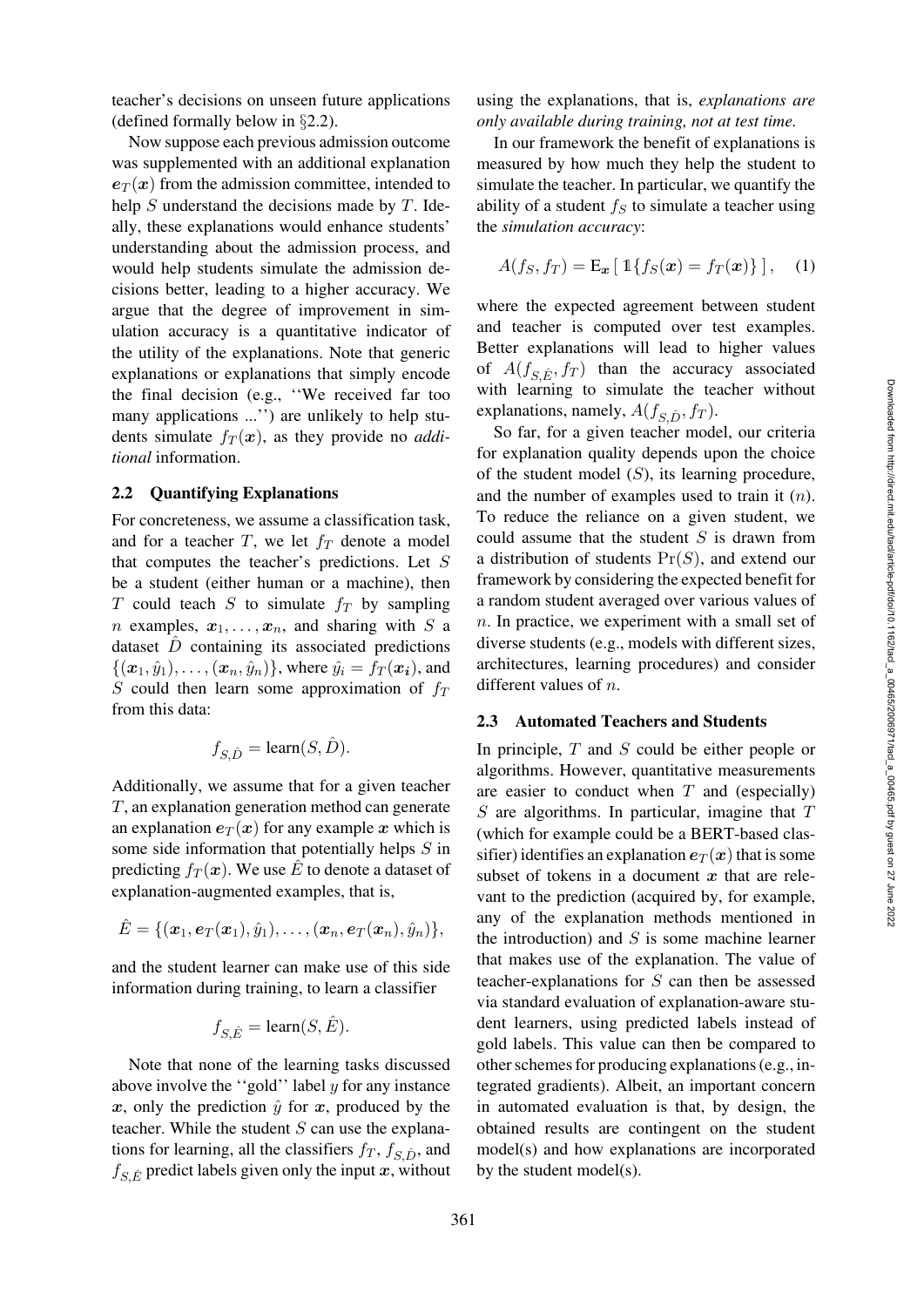#### Sentiment Analysis (Zaidan et al., 2007)

I don't know what movie the critics saw, but it wasn't this one. The popular consensus among newspaper critics was that this movie is unfunny and dreadfully boring. In my personal opinion, they couldn't be more wrong If you were expecting Airplane! - like laughs and Agatha Christie - intense mystery, then yes, this movie would be a disappointment. However, if you're just looking for an enjoyable movie and a good time, this is one to see

#### **Question Answering (Lamm et al., 2021)**

#### **Question:** who plays **mabel** 's voice on **gravity falls**

Passage: Kristen Joy Schaal (born ...) is an American actress, voice actress, comedian and writer. She is best known for her roles of Mel in Flight of the Conchords, the over-sexed nurse Hurshe Heartshe on The Heart, She Holler, Louise Belcher in Bob 's Burgers, Mabel Pines in Gravity Falls, and Carol in The Last Man on Earth.

<span id="page-3-2"></span>Table 2: Example of annotated rationales in sentiment analysis and referential equalities in QA.

Another apparent ''bug'' in this framework is that in the automated case, one could obtain a perfect simulation accuracy with an explanation that communicates all the weights of the teacher classifier  $f_T$  to the student.<sup>4</sup> We propose two approaches to address this problem. First, we simply limit explanations to be of a form that people can comprehend—for example, spans in a document *x*. That is, we consider only popular formats of explanations that are considered to be human understandable (see §[3](#page-3-1) for details and Table [2](#page-3-2) for examples). Secondly, we experiment with a diverse set of student models (e.g., networks with architectures different from the original teacher model), which precludes trivial weightcopying solutions.

#### <span id="page-3-5"></span>2.4 Discussion

In our framework, two design choices are crucial: (i) students do not have access to explanations at test time; and (ii) we use a machine learning model as a substitute for student learner. These two design choices differentiate our framework from similar communication games proposed by [Treviso and Martins](#page-14-4) [\(2020\)](#page-14-4) and [Hase and Bansal](#page-13-5) [\(2020\)](#page-13-5). When explanations are available at test time, they can *leak* the teacher output directly or indirectly, thus corrupting the simulation task. Both genuine and trivial explanations can encode the teacher output, making it difficult to discern the quality of explanations.<sup>5</sup> The framework of [Treviso and Martins](#page-14-4) [\(2020\)](#page-14-4) is affected by this issue, which is probably only partially addressed by enforcing constraints on the student. Preventing access to explanations while testing solves this problem and offers flexibility in choosing student models.

Substituting machine learners for people allows us to train student models on thousands of examples, in contrast to the study by Hase and Bansal [\(2020\)](#page-13-5), where (human) students were trained on only 16 or 32 examples. As a consequence, the observed differences among many explanation techniques were statistically insignificant in their studies. While human subject experiments are a valuable complement to scalable automatic evaluations, it is expensive to conduct sufficiently large-scale studies; people's preconceived notions might impair their ability to simulate the models accurately; $6$  and lastly these preconceived notions might bias performance for different people differently.

### <span id="page-3-1"></span>3 Learning with Explanations

Our student-teacher framework does not specify how to use explanations while training the student model. Below, we examine two broad approaches to incorporate explanations: attention regularization and multitask learning. Our first approach regularizes attention values of the student model to align with the information communicated in explanations. In the second method, we pose the learning task for the student as a joint task of prediction and explanation generation, expecting

<span id="page-3-0"></span><sup>4</sup>All the weights of the model can be thought of as a complete explanation, and is a reasonable choice for simpler models, e.g., a linear-model with a few parameters.

<span id="page-3-3"></span><sup>&</sup>lt;sup>5</sup>A trivial explanation may highlight the first input token if the teacher output is 0, and the second token if the output is 1. Such explanations, termed as ''Trojan explanations'', are a problematic manifestation of several approaches, as

discussed in [Chang et al.](#page-12-2) [\(2020\)](#page-12-2) and [Jacovi and Goldberg](#page-13-1) [\(2021](#page-13-1)).

<span id="page-3-4"></span><sup>&</sup>lt;sup>6</sup>We speculate this effect to be pronounced when the models' outputs and the true labels differ only over a few samples.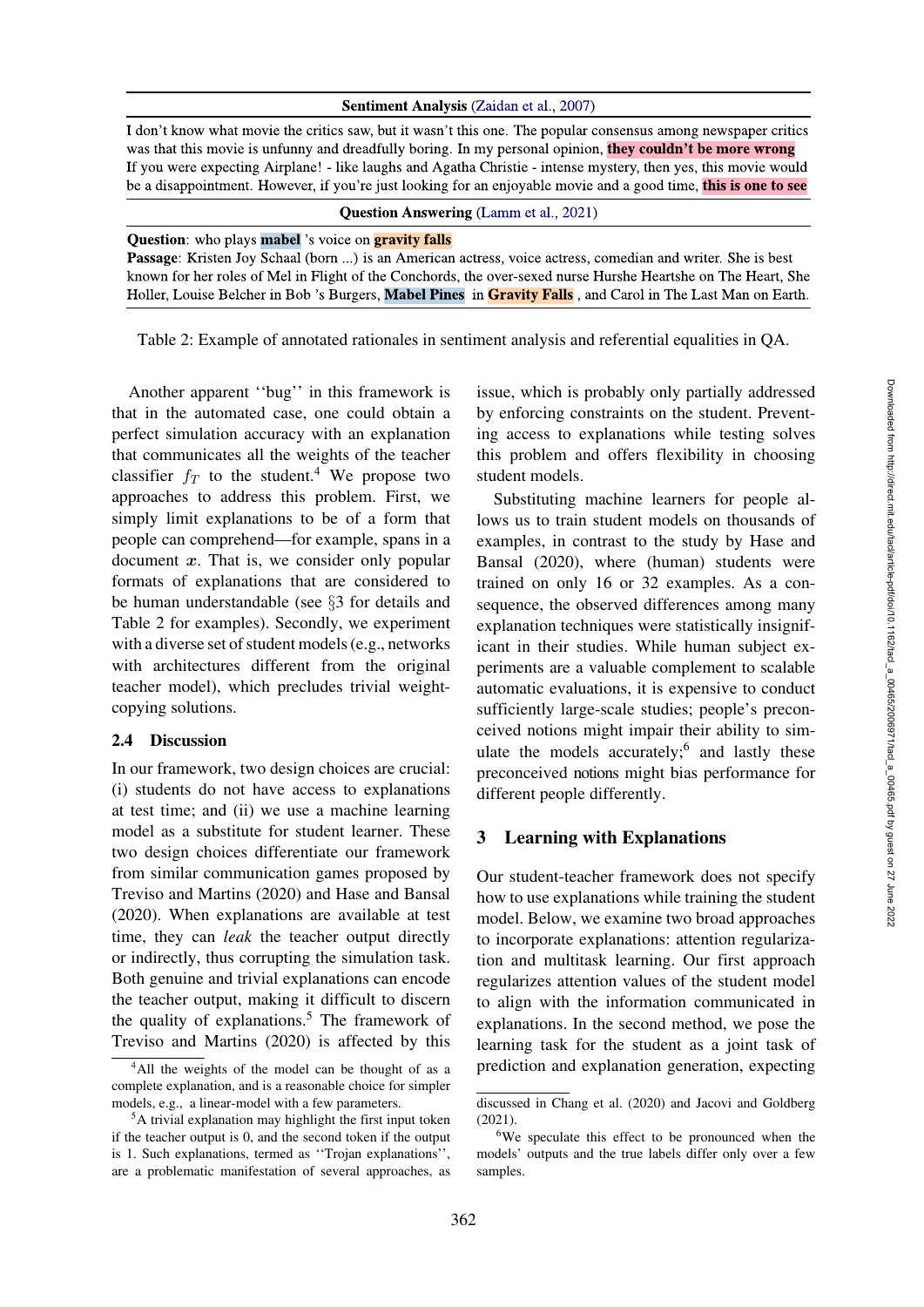to improve prediction due to the benefits of multitask learning. We show that both of these methods indeed improve student performance when using human-provided explanations (and gold labels) for classification tasks. We explore variants of these two approaches for question answering tasks.

Classification Tasks The training data for the student model consists of  $n$  documents  $x_1, \ldots, x_n$ , and the output to be learned,  $y_1, \ldots, y_n$ , comes from the teacher, that is,  $y_i = f_T(\mathbf{x}_i)$ , along with teacher-explanations  $e_T(\mathbf{x}_1),\ldots,e_T(\mathbf{x}_n)$ . In this work, we consider teacher explanations in the form of a binary vector  $e_T(\mathbf{x}_i)$ , such that  $e_T(\mathbf{x}_i)_i = 1$  if the j<sup>th</sup> token in document  $x_i$  is a part of the teacher-explanation, and 0 otherwise (see Table [2](#page-3-2) for an example).<sup>7</sup> To incorporate explanations during training, we suggest two different approaches. First, we use attention regularization, where we add a regularization term to our loss to reduce the KL divergence between the attention distribution of the student model ( $\alpha_{student}$ ) and the distribution of the teacher-explanation  $(\alpha_{\text{exp}})$ :

$$
\mathcal{R}' = -\lambda \mathrm{KL}(\boldsymbol{\alpha}_{\mathrm{exp}} \parallel \boldsymbol{\alpha}_{\mathrm{student}}), \qquad (2)
$$

where the explanation distribution  $(\alpha_{exp})$  is uniform over all the tokens in the explanation and  $\epsilon$  elsewhere (where  $\epsilon$  is a very small constant). When dealing with student models that employ multi-headed attention, which use multiple different attention vectors at each layer of the model [\(Vaswani et al., 2017](#page-14-5)), we take  $\alpha_{student}$  to be the attention from the [CLS] token to other tokens in the last layer, averaged across all attention heads. Several past approaches have used attention regularization to incorporate human rationales, with an aim to improve the overall performance of the system for classification tasks [\(Bao et al.,](#page-12-3) [2018](#page-12-3); [Zhong et al.](#page-14-6), [2019](#page-14-6)) and machine translation [\(Yin et al.](#page-14-7), [2021\)](#page-14-7).

Second, we use explanations via multitask learning, where the two tasks are prediction and explanation generation (a sequence labeling problem). Formally, the overall loss can be written as:

$$
L = -\sum_{i=1}^{n} \left[ \log \underbrace{p(y_i | \boldsymbol{x_i}; \theta)}_{\text{classify}} + \log \underbrace{p(\boldsymbol{e_i} | \boldsymbol{x_i}; \phi, \theta)}_{\text{explain}} \right]
$$

As in multitask learning, if the task of prediction and explanation generation are complementary, then the two tasks would benefit from each other. As a corollary, if the teacher-explanations offer no additional information about the prediction, then we would see no benefit from multitask learning (appropriately so). For most of our classification experiments, we use BERT [\(Devlin et al.](#page-12-4), [2019\)](#page-12-4) with a linear classifier on top of the [CLS] vector to model  $p(y|\boldsymbol{x}; \theta)$ . To model  $p(\boldsymbol{e}|\boldsymbol{x}; \phi \theta)$  we use a linear-chain CRF [\(Lafferty et al.](#page-13-9), [2001\)](#page-13-9) on top of the sequence vectors from BERT. Note that we share the BERT parameters  $\theta$  between classification and explanation tasks. In prior work, similar multitask formulations have been demonstrated to effectively incorporate rationales to improve classification performance [\(Zaidan and Eisner](#page-14-8), [2008\)](#page-14-8) and evidence extraction [\(Pruthi et al.](#page-13-10), [2020\)](#page-13-10).

**Question Answering** Let the question  $q$  consist of m tokens  $q_1 \ldots q_m$ , along with passage x that provides the answer to the question, consisting of *n* tokens  $x_1, \ldots, x_n$ . Let us define a set of question phrases  $Q$  and passage phrases  $P$  to be

$$
Q = \{(i, j) : 1 \le i \le j \le m\}
$$
  

$$
P = \{(i, j) : 1 \le i \le j \le n\}.
$$

We consider a subset of QED explanations (Lamm et al., [2021\)](#page-13-7), which consist of a sequence of one or more ''referential equality annotations''  $e_1 \dots e_{|e|}$ . Formally, each referential equality annotation  $e_k$  for  $k = 1 \dots |e|$  is a pair  $(\phi_k, \pi_k) \in$  $\mathcal{Q} \times \mathcal{P}$ , specifying that phrase  $\phi_k$  in the question refers to the same thing in the world as the phrase  $\pi_k$  in the passage (see Table [2](#page-3-2) for an example).

To incorporate explanations for question answering tasks, we use the two approaches discussed for text classification tasks, namely, attention regularization and multitask learning. Since the explanation format for question answering is different from the explanations in text classification, we use a lossy transformation, where we construct a binary explanation vector, where 1 corresponds to tokens that appear in one or more referential equalities and 0 otherwise. Given the transformation, both these approaches do not use the alignment information present in the referential equalities.

To exploit the alignment information provided by referential equalities, we introduce and append

<span id="page-4-0"></span><sup>7</sup>Explanations that generate a continuous ''importance'' score for each token can also be used as per this definition, e.g., by selecting the top- $k\%$  tokens from those scores.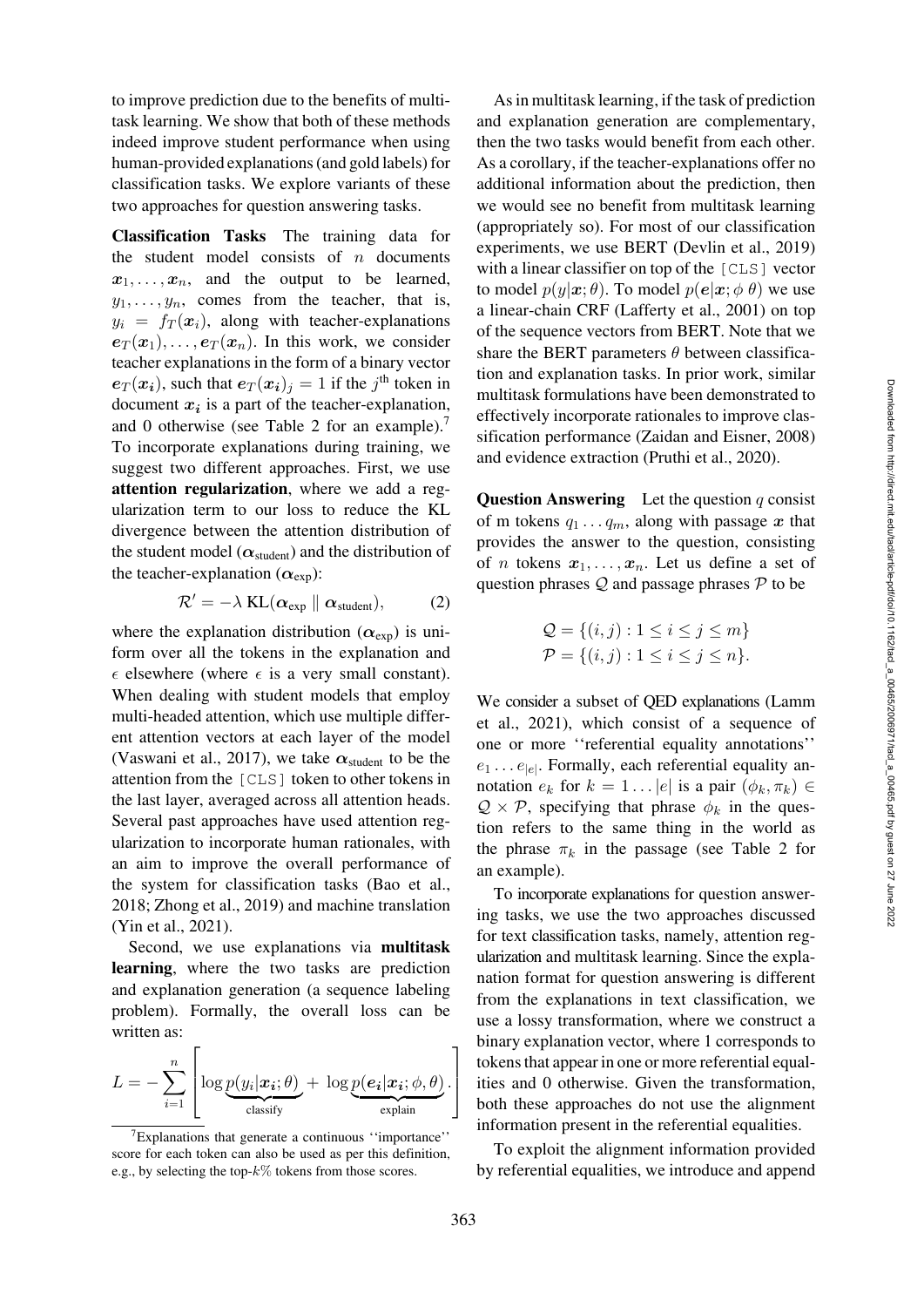| Student Model            | 600  | 900  | 1200 |
|--------------------------|------|------|------|
| <b>BERT-base</b>         | 75.5 | 79.0 | 811  |
| w/ explanations used via |      |      |      |
| multitask learning       | 75.2 | 80.0 | 82.5 |
| attention regularization | 81.5 | 83.1 | 84 O |

<span id="page-5-0"></span>Table 3: Simulation accuracy of a student model when trained with and without explanations from human experts for sentiment analysis. We note that both the proposed methods to learn with explanation improve performance: Attention regularization leads to large gains, whereas multitask learning requires more examples to yield improvements.

the standard loss with attention alignment loss:

$$
\mathcal{R}^{'}=-\lambda \log \left(\frac{1}{|e|}\sum_{k=1}^{|e|}\boldsymbol{\alpha}_{\mathrm{student}}[\phi_k \to \pi_k]\right),
$$

where  $e_k = (\phi_k, \pi_k)$  is the  $k^{\text{th}}$  referential equality, and  $\alpha_{student}[\phi_k \rightarrow \pi_k]$  is the last layer average attention originating from tokens in  $\phi_k$  to tokens in  $\pi_k$ . The average is computed across all the tokens in  $\phi_k$  and across all attention heads. The underlying idea is to increase attention values corresponding to the alignments provided in explanations.

### 4 Human Experts as Teachers

Below, we discuss the results upon applying our framework to explanations and output from human teachers to confirm if expert explanations improve the student models' performance.

Setup There exist a few tasks where researchers have collected explanations from experts besides the output label. For the task of sentiment analysis on movie reviews, [Zaidan et al.](#page-14-9) [\(2007](#page-14-9)) collected ''rationales'' where people highlighted portions of the movie reviews that would encourage (or discourage) readers to watch (or avoid) the movie. In another recent effort, [Lamm et al.](#page-13-7) [\(2021\)](#page-13-7) collected ''QED annotations'' over questions and the passages from the Natural Questions (NQ) dataset [\(Kwiatkowski et al., 2019](#page-13-11)). These annotations contain the salient entity in the question and their referential mentions in the passage that need to be resolved to answer the question. For both these tasks, our student-learners are pretrained BERT-base models, which are further

| <b>Student Model</b>     | 500  | 1500 | 2500 |
|--------------------------|------|------|------|
| <b>BERT-base</b>         | 28.9 | 43.7 | 49.0 |
| w/ explanations used via |      |      |      |
| multitask learning       | 29.7 | 42.7 | 49.2 |
| attention regularization | 31.2 | 47.2 | 52.6 |
| attention alignment loss | 37.3 | 49.6 | 54.0 |

<span id="page-5-1"></span>Table 4: Simulation performance (F1 score) of a student model when trained with and without explanations from human experts for question answering. We find that attention regularization and attention alignment loss result in large improvements upon incorporating explanations.

fine-tuned with outputs and explanations from human experts.

Results Our suggested methods to learn from explanations indeed benefit from human explanations. For the sentiment analysis task, attention regularization boosts performance, as depicted in Table [3.](#page-5-0) For instance, attention regularization improves the accuracy by an absolute 6 points, for 600 examples. The performance benefits, unsurprisingly, diminish with increasing training examples—for 1200 examples, the attention regularization improves performance by 2.9 points. While attention regularization is immediately effective, the multitask learning requires more examples to learn the sequence labeling task. We do not see any improvement using multitask learning for 600 examples, but for 900 and 1200 training examples, we see absolute improvements of 1 and 1.4 points, respectively.

We follow up our findings to validate if the simulation performance of the student model is correlated with explanation quality. To do so, we corrupt human explanations by unselecting the marked tokens with varying noising probabilities (ranging from 0 to 1, in steps of 0.1). We train student models on corrupted explanations using attention regularization and find their performance to be highly negatively correlated with the amount of noise (Pearson correlation  $\rho = -0.72$ ). This study verifies that our metric is correlated with (an admittedly simple notion of) explanation quality.

For the question-answering task, we measure the F1 score of the student model on the test set carved from the QED dataset. As one can observe from Table [4,](#page-5-1) both attention regularization and attention alignment loss improve the performance,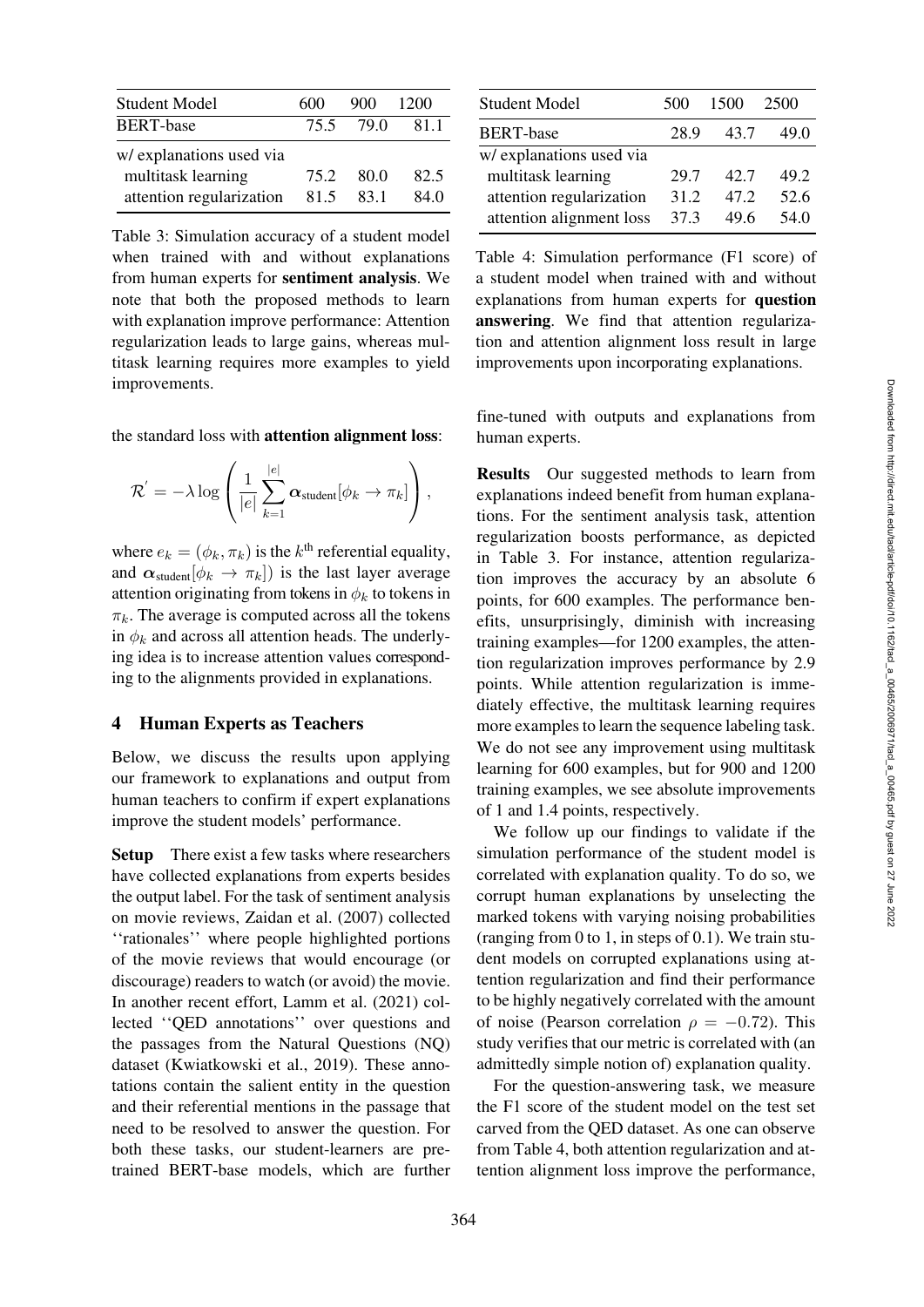|                     |                                                   |      |      | <b>BERT-base Student</b> |      |      | <b>BERT-large Student</b>                  |      |      |      |      |      |
|---------------------|---------------------------------------------------|------|------|--------------------------|------|------|--------------------------------------------|------|------|------|------|------|
|                     | <b>Multitask Learning</b><br>Attn. Regularization |      |      |                          |      |      | Multitask Learning<br>Attn. Regularization |      |      |      |      |      |
| <b>Explanations</b> | 1000                                              | 2000 | Rank | 4000                     | 8000 | Rank | 1000                                       | 2000 | Rank | 4000 | 8000 | Rank |
| None                | 91.5                                              | 92.6 | 6.0  | 93.6                     | 94.9 | 6.0  | 92.6                                       | 93.0 | 8.5  | 93.7 | 94.5 | 8.0  |
| Random              | 90.6                                              | 92.4 | 8.5  | 94.1                     | 94.5 | 5.5  | 92.4                                       | 93.1 | 7.5  | 94.3 | 94.4 | 7.5  |
| Trivial             | 82.8                                              | 88.3 | 10.0 | 93.4                     | 93.8 | 9.5  | 90.3                                       | 92.7 | 10.0 | 93.1 | 94.7 | 8.5  |
| <b>LIME</b>         | 91.3                                              | 92.6 | 7.0  | 94.0                     | 95.0 | 5.0  | 92.7                                       | 93.1 | 7.5  | 94.6 | 95.1 | 4.0  |
| Grad. Norm          | 91.6                                              | 92.4 | 6.5  | 94.3                     | 94.2 | 6.0  | 92.9                                       | 93.1 | 6.5  | 93.8 | 94.0 | 8.5  |
| $Grad \times Imp$   | 91.7                                              | 92.2 | 7.0  | 94.4                     | 94.5 | 5.0  | 93.0                                       | 93.7 | 5.0  | 93.5 | 94.8 | 7.0  |
| DeepLIFT            | 92.0                                              | 93.4 | 4.0  | 92.0                     | 94.1 | 9.5  | 93.6                                       | 94.2 | 2.5  | 94.8 | 95.3 | 2.0  |
| Layer Cond.         | 92.3                                              | 93.5 | 3.0  | 94.1                     | 94.7 | 5.5  | 93.4                                       | 94.1 | 4.0  | 94.6 | 94.7 | 4.5  |
| LG.                 | 92.6                                              | 93.6 | 2.0  | 94.5                     | 95.2 | 2.0  | 93.4                                       | 94.4 | 2.5  | 94.6 | 95.1 | 4.0  |
| Attention           | 93.9                                              | 95.2 | 1.0  | 96.0                     | 96.6 | 1.0  | 94.0                                       | 95.4 | 1.0  | 95.4 | 96.1 | 1.0  |

<span id="page-6-1"></span>Table 5: We evaluate the effectiveness of attribution methods for sentiment analysis using simulation accuracy of student models trained with these explanations on varying amounts of data  $(\S$ [5.2\)](#page-7-0). Each method selects top-10% ''important'' tokens for each example. We find attention-based explanations to be most effective, followed by integrated gradients. We also tabulate the average rank as per our metric. Statistically significant differences (p-value  $< 0.05$ ) from the no-explanation control are underlined.

whereas multitask learning is not effective. $8$  Attention regularization and attention alignment loss improve F1 score by 2.3 and 8.4 points for 500 examples, respectively. The gains decrease with increasing examples (e.g., the improvement due to attention alignment loss is 5 points on 2500 examples, compared to 8.4 points with 500 examples). The key takeaway from these experiments (with explanations and outputs from human experts) is that we observe benefits with the learning procedures discussed in previous section. This provides support to our proposal to use these methods for evaluating various explanation techniques.

### 5 Automated Evaluation of Attributions

Here, we use a machine learning model as our choice for the teacher, and subsequently train student models using the output and explanations produced by the teacher model. Such a setup allows us to compare attributions produced by different techniques for a given teacher model.

### 5.1 Setup

For sentiment analysis, we use BERT-base [\(Devlin et al.](#page-12-4), [2019](#page-12-4)) as our teacher model and train it on the IMDb dataset [\(Maas et al.](#page-13-12), [2011\)](#page-13-12). The accuracy of the teacher model is 93.5%.

We compare seven commonly used methods for producing explanations. These techniques include LIME [\(Ribeiro et al.](#page-14-0), [2016\)](#page-14-0), gradient-based saliency methods, that is, gradient norm and gradient  $\times$  input [\(Simonyan et al.](#page-14-3), [2014\)](#page-14-3), DeepLIFT [\(Shrikumar et al., 2017\)](#page-14-2), layer conductance [\(Dhamdhere et al., 2019](#page-13-6)), integrated gradients (I.G.) [\(Sundararajan et al.](#page-14-1), [2017\)](#page-14-1), and attentionbased explanations [\(Bahdanau et al.](#page-12-1), [2015\)](#page-12-1). More details about these explanation techniques are provided in the Appendix.

For each explanation technique to be comparable to others, we sort the tokens as per scores assigned by a given explanation technique, and use only the top- $k\%$  tokens. This also ensures that across different explanations, the quantity of information from the teacher to the student per example is constant. Additionally, we evaluate no-explanation, random-explanation, and trivialexplanation baselines. For random explanations, we randomly choose  $k\%$  tokens, and for trivial explanations, we use the first  $k\%$  tokens for the positive class, and the next  $k\%$  tokens for the negative class. Such trivial explanations encode the label and can achieve perfect scores for many evaluation protocols that use explanations at test time.

Corresponding to each explanation type, we train 4 different student models—comprising BERT and BiLSTM based models—using outputs and explanations from the teacher. The test

<span id="page-6-0"></span><sup>&</sup>lt;sup>8</sup>We speculate that multitask learning might require more than 2500 examples to yield benefits. Unfortunately, for the QED dataset, we only have 2500 training examples.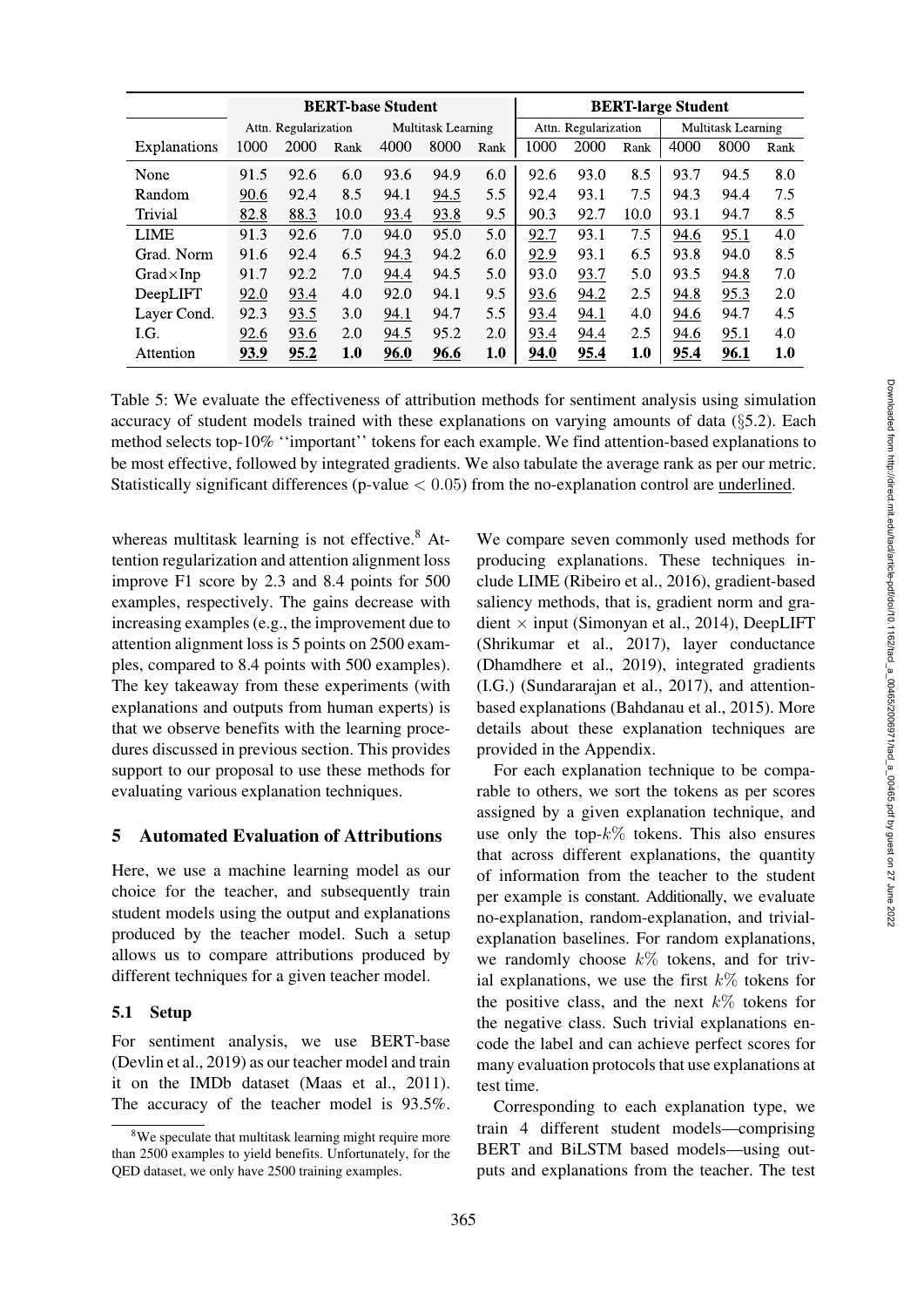|                             |                           | <b>Bi-LSTM Student</b> |      | <b>Bi-LSTM+Attention Student</b> |                      |      |                           |      |      |  |  |  |
|-----------------------------|---------------------------|------------------------|------|----------------------------------|----------------------|------|---------------------------|------|------|--|--|--|
|                             | <b>Multitask Learning</b> |                        |      |                                  | Attn. Regularization |      | <b>Multitask Learning</b> |      |      |  |  |  |
| <b>Explanations</b>         | 4000                      | 8000                   | Rank | 1000                             | 2000                 | Rank | 4000                      | 8000 | Rank |  |  |  |
| No Explanation              | 71.1                      | 85.1                   | 10.0 | 78.2                             | 82.1                 | 9.0  | 85.8                      | 88.5 | 9.0  |  |  |  |
| Random                      | 75.8                      | 86.4                   | 7.0  | 78.2                             | 82.2                 | 8.0  | 86.0                      | 88.5 | 8.0  |  |  |  |
| <b>Trivial</b>              | 77.4                      | 85.7                   | 6.5  | 68.0                             | 72.4                 | 10   | 85.5                      | 88.2 | 10.0 |  |  |  |
| <b>LIME</b>                 | 77.1                      | 87.1                   | 5.0  | 79.5                             | 83.7                 | 5.5  | 86.2                      | 89.1 | 6.0  |  |  |  |
| <b>Gradient Norm</b>        | 77.3                      | 86.9                   | 5.0  | 79.0                             | 83.9                 | 5.0  | 87.1                      | 89.2 | 4.0  |  |  |  |
| Gradient $\times$ Input     | 77.0                      | 85.8                   | 7.5  | 78.7                             | 83.8                 | 6.0  | 86.2                      | 88.8 | 6.5  |  |  |  |
| DeepLIFT                    | 74.8                      | 86.1                   | 8.0  | 80.2                             | 83.5                 | 5.5  | 86.6                      | 89.1 | 5.5  |  |  |  |
| <b>Layer Conductance</b>    | 79.5                      | 87.4                   | 1.5  | 81.7                             | 85.5                 | 1.5  | 87.3                      | 89.4 | 2.5  |  |  |  |
| <b>Integrated Gradients</b> | 78.8                      | 87.3                   | 2.5  | 80.8                             | 85.5                 | 2.0  | 87.3                      | 89.3 | 2.5  |  |  |  |
| Attention                   | 78.1                      | 88.3                   | 2.0  | 81.1                             | 84.6                 | 2.5  | 87.4                      | 89.8 | 1.0  |  |  |  |

<span id="page-7-1"></span>Table 6: Evaluatin different attribution methods for sentiment analysis using the simulation accuracy of BiLSTM-based student models trained with these explanations on varying amounts of data  $(\S$ [5.2\)](#page-7-0). We find attention-based explanations, integrated gradients, and layer conductance to be effective techniques. The rankings are largely consistent with those attained using transformer-based student models (Table [5\)](#page-6-1). Statistically significant differences (p-value  $< 0.05$ ) from the no-explanation control are underlined.

set of the teacher model is divided to construct train, development, and test splits for the student model. We train student models with explanations by using attention regularization and multitask learning. We vary the amount of training data available and note the simulation performance of student models.

For the question answering task, we use the Natural Questions dataset [\(Kwiatkowski et al.,](#page-13-11) [2019](#page-13-11)). The teacher model is a SpanBERT-based model that is trained jointly to answer the question and produce explanations [\(Lamm et al.](#page-13-7), [2021\)](#page-13-7). We use the model made available by the authors. The test set of Natural Questions is split to form the training, development, and test set for the student model. We use a BERT-base QA model as our student model to evaluate the value of teacher explanations.

### <span id="page-7-0"></span>5.2 Main Results

We evaluate different explanation generation methods based upon the simulation accuracy of various student models for two NLP tasks: text classification and question answering.

For the sentiment analysis task, we present the simulation performance of BERT-base and BERT-large student models in Table [5,](#page-6-1) and BiL-STM and BiLSTM+Attention student models in

| Student Model                                  | 250 | 1K |                     | 4K 16K |
|------------------------------------------------|-----|----|---------------------|--------|
| <b>BERT</b>                                    |     |    | 25.0 37.7 52.6 61.6 |        |
| w/ explanations used via                       |     |    |                     |        |
| attention regularization $27.6$ 42.8 54.4 62.3 |     |    |                     |        |
| attention alignment loss $32.9$ 46.9 55.5 62.2 |     |    |                     |        |

<span id="page-7-2"></span>Table 7: Simulation performance (F1 score) of a student model when trained with and without explanations from the SpanBERT QA model (the teacher model in this case). We find these explanations to be effective across both the learning strategies.

Table [6.](#page-7-1) From these two tables, we first note that attention-based explanations are effective, resulting in large and statistically significant improvements over the no-explanation control. We see an improvement of 1.4 to 2.6 points for transformerbased student models (Table [5\)](#page-6-1), and up to 7 points for the Bi-LSTM student model (Table [6\)](#page-7-1).

While it may seem that attention is effective because it aligns most directly with attention regularization learning strategy, we note that the trends from multitask learning corroborate the same conclusion for different student models—especially the Bi-LSTM student model, which does not even use the attention mechanism, and therefore cannot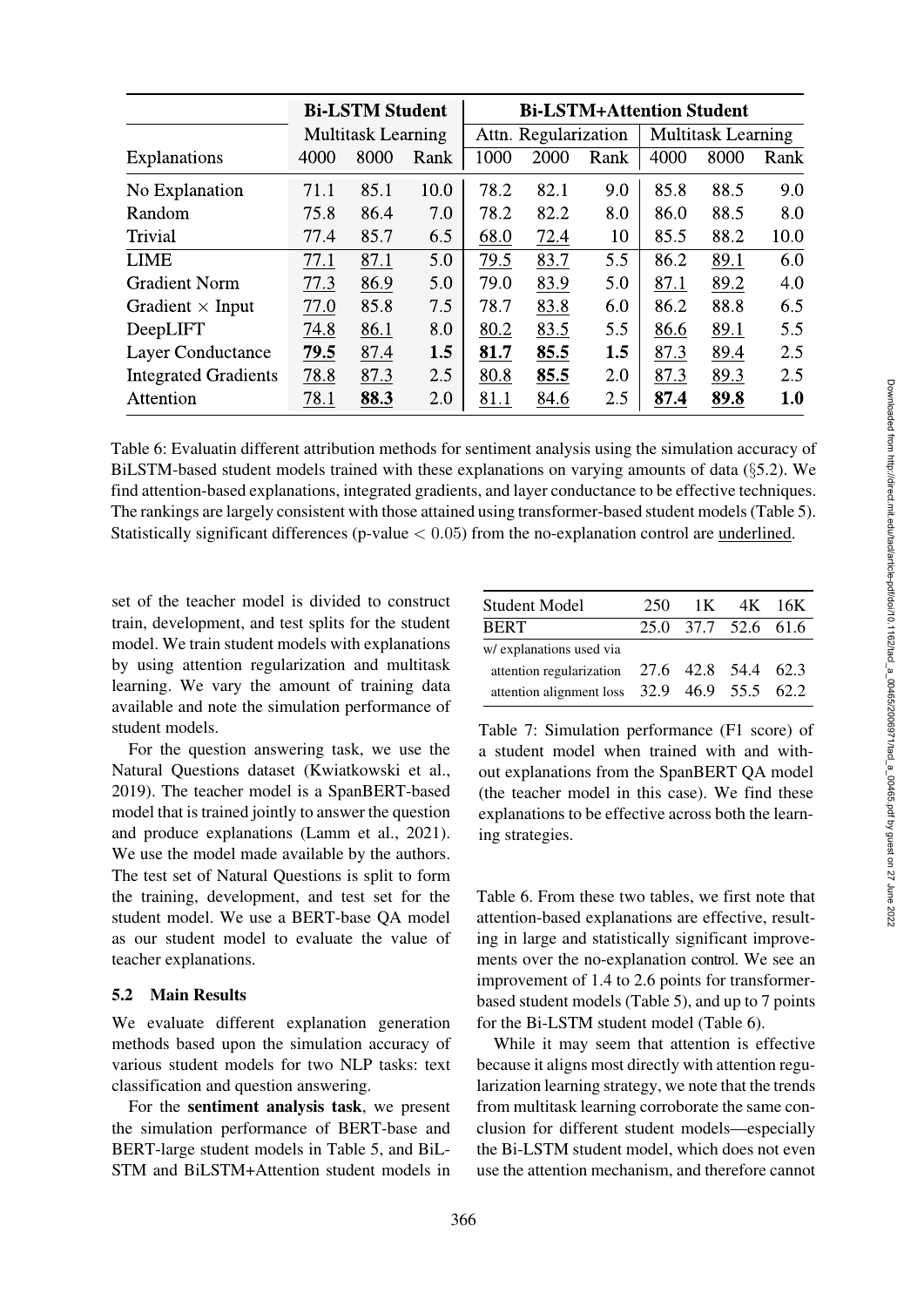| 5                |  |
|------------------|--|
| 5                |  |
| 5                |  |
| 5                |  |
| $\boldsymbol{0}$ |  |
|                  |  |
| lent             |  |
| ing              |  |
| rate             |  |
| 2K               |  |
| one              |  |
| tion             |  |
|                  |  |
|                  |  |
|                  |  |
|                  |  |
|                  |  |
| tan-             |  |
| y to             |  |
| per-             |  |
| $Ad-$            |  |
| the              |  |
| $:$ to-          |  |
| ork.             |  |
|                  |  |

Downloaded from http://direct.mit.edu/tacl/article-pdf/doi/10.1162/tacl\_a\_00465/2006971/tacl\_a\_00465.pdf by guest on 27 June 2022 Downloaded from http://direct.mit.edu/tacl/article-pdf/doi/10.1162/tacl\_a\_00465/2006971/tacl\_a\_00465.pdf by guest on 27 June 2022

|                    | <b>Bi-LSTM w/ Attention Student Models</b> |                      |      |              |                      |      |               |                      |      |               |                      |      |  |  |
|--------------------|--------------------------------------------|----------------------|------|--------------|----------------------|------|---------------|----------------------|------|---------------|----------------------|------|--|--|
| BS, ED, HS         | 16, 128, 256,                              |                      |      | 16, 64, 256, |                      |      | 64, 256, 256, |                      |      | 32, 128, 768, |                      |      |  |  |
| LR                 |                                            | $2.5 \times 10^{-3}$ |      |              | $0.5 \times 10^{-2}$ |      |               | $0.5 \times 10^{-2}$ |      |               | $2.5 \times 10^{-3}$ |      |  |  |
|                    | <b>MTL</b>                                 | AR                   | Rank | <b>MTL</b>   | AR                   | Rank | <b>MTL</b>    | AR                   | Rank | <b>MTL</b>    | AR                   | Rank |  |  |
| None               | 83.9                                       | 79.7                 | 8.0  | 84.1         | 79.9                 | 7.5  | 84.6          | 80.0                 | 8.0  | 82.3          | 77.4                 | 8.0  |  |  |
| <b>LIME</b>        | 84.3                                       | 80.3                 | 5.0  | 84.9         | 80.8                 | 5.0  | 85.0          | 81.0                 | 4.5  | 83.4          | 79.4                 | 5.5  |  |  |
| Grad Norm          | 84.1                                       | 80.5                 | 5.0  | 85.0         | 81.2                 | 4.0  | 84.7          | 81.5                 | 5.5  | 83.9          | 79.4                 | 3.0  |  |  |
| $Grad \times Inp.$ | 84.0                                       | 80.0                 | 6.5  | 83.9         | 80.6                 | 7.5  | 84.8          | 81.3                 | 5.0  | 83.4          | 79.0                 | 6.5  |  |  |
| DeepLIFT           | 84.0                                       | 81.2                 | 5.5  | 84.6         | 81.7                 | 5.0  | 84.9          | 82.1                 | 3.5  | 83.5          | 79.0                 | 5.5  |  |  |
| Layer Cond.        | 84.7                                       | 82.0                 | 3.0  | 85.1         | 83.8                 | 1.5  | 84.7          | 82.3                 | 4.5  | 83.7          | 80.2                 | 3.5  |  |  |
| I.G.               | 84.8                                       | 82.3                 | 1.5  | 84.9         | 83.6                 | 3.5  | 84.8          | 82.4                 | 3.0  | 84.1          | 80.3                 | 1.5  |  |  |
| Attention          | 84.7                                       | 82.6                 | 1.5  | 85.5         | 81.8                 | 2.0  | 85.3          | 82.1                 | 2.5  | 83.7          | 80.6                 | 2.0  |  |  |

<span id="page-8-1"></span>Table 8: Gauging the sensitivity of our framework to different hyperparameter values of stud models. We note the simulation accuracies of 4 BiLSTM with attention student models with vary batch size  $(BS)$ , learning rate  $(LR)$ , embedding dimension  $(ED)$ , and hidden size  $(HS)$ . We incorpor explanations via multi-task learning (MTL) over  $4K$  examples and attention regularisation (AR) on examples. The average rank correlation coefficient  $\tau$  between all five configurations (including from Table [6\)](#page-7-1) is 0.95. Statistically significant differences (p-value  $< 0.05$ ) from the no-explanat control are underlined.

incorporate explanations using attention regularization. Besides attention explanations, we also find integrated gradients and layer conductance to be effective techniques. Qualitatively inspecting a few examples, we notice that attention and integrated gradients indeed highlight spans that convey the sentiment of the review.

Lastly, we see that trivial explanations do not outperform the control experiment, confirming that our framework is robust to such gamification attempts. These explanations would result in a perfect score for the protocol discussed in [Treviso and Martins](#page-14-4) [\(2020\)](#page-14-4). The metric by [Hase et al.](#page-13-2) [\(2020\)](#page-13-2) would be undefined in the case when 100% of the explanations trivially leak the label—in the limiting case (when all but one explanation leak the label trivially), the metric would result in a high score, which is unintended.

For the question answering task, we observe from Table [7](#page-7-2) that explanations from SpanBERT QA model are effective, as indicated by both the approaches to learn from explanations. The performance benefit of using attention alignment loss with 250 examples is 7.9 absolute points, and these gains decrease (unsurprisingly) with increasing number of training examples. For instance, the gain is only 2.9 points for 4000 examples and the benefits vanish with 16000 training examples.

# 5.3 Analysis

Here, we analyze the the effect of different instantiations of our framework—namely, sensitivit the choice of student architectures, their hy parameters, learning strategies, and so forth. ditionally, we examine the effect of varying percentage of explanatory tokens  $(k$  in top- $k$ kens) on the results obtained from our framew

Varying Student Models and Learning Strategies We evaluate the agreement among attribution rankings obtained using (i) different learning strategies; and (ii) different student models. We compute the Kendall rank correlation coefficient  $\tau$  to measure the agreement among different attribution rankings.<sup>9</sup> We report different  $\tau$  values for varying combinations of student models and learning strategies in the Appendix (Table [10\)](#page-16-0). The key takeaways from this investigation are twofold: first the rank correlation between rankings produced using the two learning strategies—attention regularization (AR) and multi-task learning (MTL)—for the same student model is 0.64, which is considered a high agreement. This value is obtained by averaging  $\tau$  values from 3 different student models that

<span id="page-8-0"></span><sup>&</sup>lt;sup>9</sup>Note that  $\tau$  lies in [−1, 1] with 1 signifying perfect agreement and −1 perfect disagreement.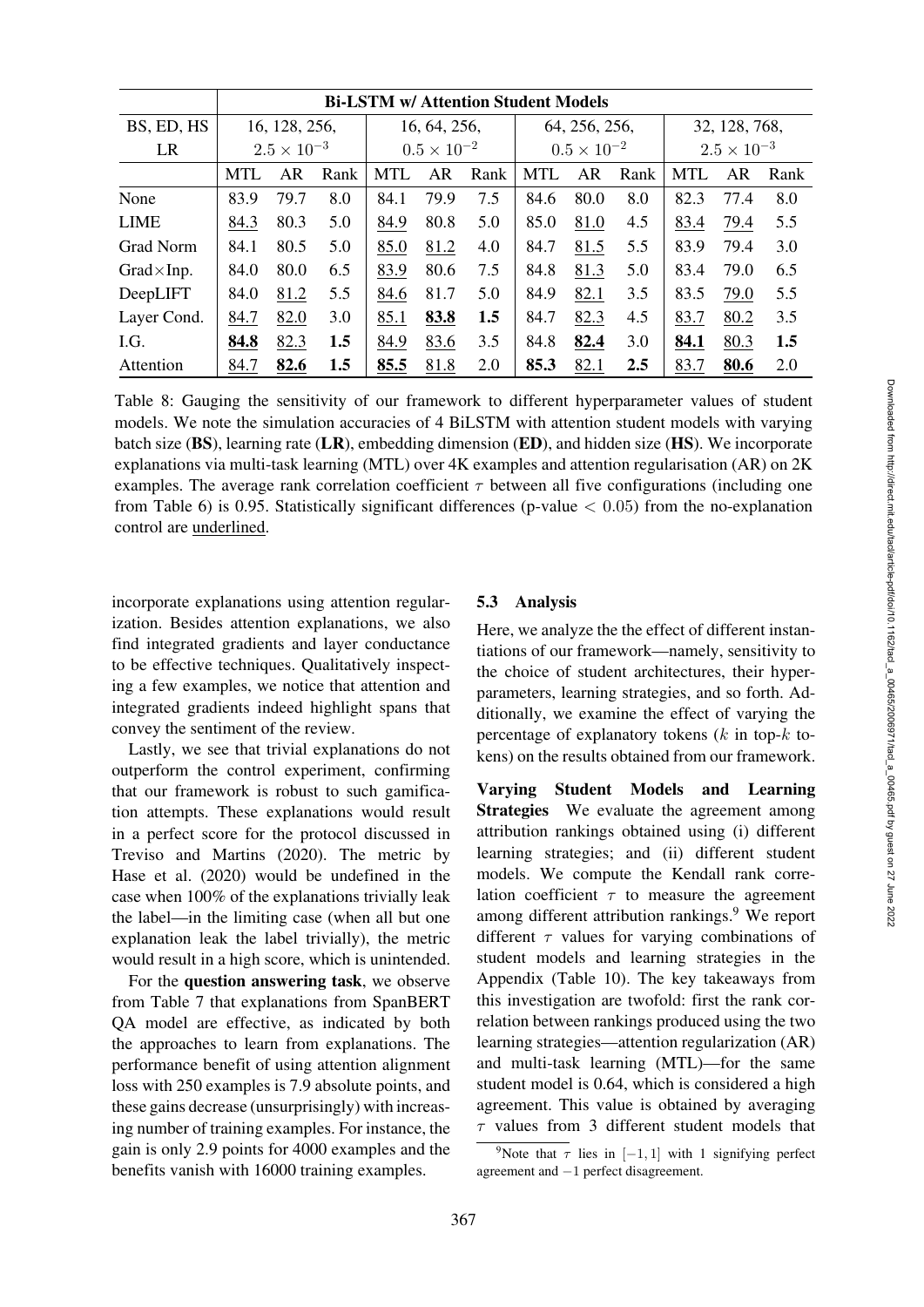can use both these learning strategies. Second, the rank correlation among rankings produced using different student models (given the the same learning strategy) is also high—we report average values of 0.65 and 0.47 when we use AR and MTL learning strategies, respectively. For completion, we also compute  $\tau$  for all distinct combinations across student models and learning strategies (21 combinations in total) and obtain an average value of 0.52. Overall, we observe high agreement among different rankings attained through different instantiations of our student-teacher framework.

Sensitivity to Hyperparameters We examine the sensitivity of our framework to different hyperparameter values of the student models. For BiLSTM-based student models, we perform a random search over different values of four hyperparameters, that is, number of embedding dimensions (ED  $\in \{64, 128, 256, 512\}$ ), number of hidden size (HS ∈ {256, 512, 768, 1024}), batch size (BS  $\in \{8, 16, 32, 64\}$ ) and learning rate (LR ∈ {0.5 × 10<sup>-3</sup>, 1 × 10<sup>-3</sup>, 2.5 × 10<sup>-3</sup>, 0.5 ×  $10^{-2}$ }). From all possible configurations above, we randomly sample 4 configurations and train a BiLSTM with attention student model corresponding to each configuration. The simulation accuracy of student models with different choices of hyperparameters are presented in Table [8.](#page-8-1) For a given hyperparameter configuration, we average the ranks across the two learning strategies. We compute the Kendall rank correlation coefficient  $\tau$  among rankings obtained using different hyperparameter configurations (including the default configuration from Table [6,](#page-7-1) thus resulting in  $\binom{5}{2}$ comparisons). We obtain a high average correlation of 0.95, suggesting that our framework yields largely consistent ranking of attributions across varying hyperparameters.

Varying the Percentage of Explanatory Tokens To examine the effect of k in selecting top- $k\%$ tokens, we evaluate the simulation performance of BERT-base students trained with varying values of  $k \in \{5, 10, 20, 40\}$  on 2000 examples.<sup>10</sup> For these values of  $k$ , we corroborate the same trend, that is, attention-based explanations are the most effective, followed by integrated gradients

|                     | Sufficiency $\downarrow$ |             | Comprehensive. ↑ |      |
|---------------------|--------------------------|-------------|------------------|------|
| <b>Explanations</b> | Value                    | <b>Rank</b> | Value            | Rank |
| Random              | 0.29                     | 6           | 0.04             | 9    |
| Trivial             | 0.29                     | 7           | 0.04             | 8    |
| <b>LIME</b>         | 0.06                     |             | 0.32             | 1    |
| Grad Norm           | 0.25                     | 5           | 0.11             | 5    |
| $Grad \times Imp$ . | 0.33                     | 8           | 0.06             | 7    |
| DeepLIFT            | 0.39                     | 9           | 0.06             | 6    |
| Layer Cond.         | 0.11                     | 2           | 0.24             | 3    |
| LG.                 | 0.13                     | 4           | 0.17             | 4    |
| Attention           | 0.11                     | 3           | 0.28             | 2    |

<span id="page-9-1"></span>Table 9: Comparing attribution methods as per the sufficiency (lower the better) and comprehensiveness metrics proposed in [\(DeYoung et al.](#page-12-0), [2020\)](#page-12-0).

(see [Table 11](#page-16-1) in the Appendix). We also perform an experiment where we consider the entire attention vector to be an explanation, as it does not lose any information due to thresholding. For 500 examples, we see a statistically significant improvement of 0.9 over the top-10% attention variant (p-value  $= 0.03$ ), the difference shrinks with increasing numbers of training examples (0.1 for 2000 examples).

### 5.4 Comparison With Other Benchmarks

For completeness, we compare the ranking of explanations obtained through our metrics with existing metrics of sufficiency and comprehensiveness introduced in [\(DeYoung et al.](#page-12-0), [2020](#page-12-0)). The sufficiency metric computes the average difference in the model output upon using the input example versus using the explanation alone  $(f_T(x) - f_T(e))$ , while the comprehensiveness metric is the average of  $f_T(x) - f_T(x \mid e)$  over the examples. Note that using these metrics is not ideal as they rely upon the model output on deformed input instances that lie outside the support of the training distribution.

We present these metrics for different explanations in Table [9.](#page-9-1) We observe that LIME outperforms other explanations on both the sufficiency and comprehensiveness metrics. We attribute this to the fact that LIME explanations rely on attributions from a surrogate linear model trained on perturbed sentences, akin to the inputs used to compute these metrics. The average rank correlation of rankings obtained by our metrics (across all students and tasks) with the rankings from these two metrics is moderate ( $\tau = 0.39$ ),

<span id="page-9-0"></span><sup>&</sup>lt;sup>10</sup>Note that k is not a parameter of our framework, but controls the number of explanatory tokens for each attribution.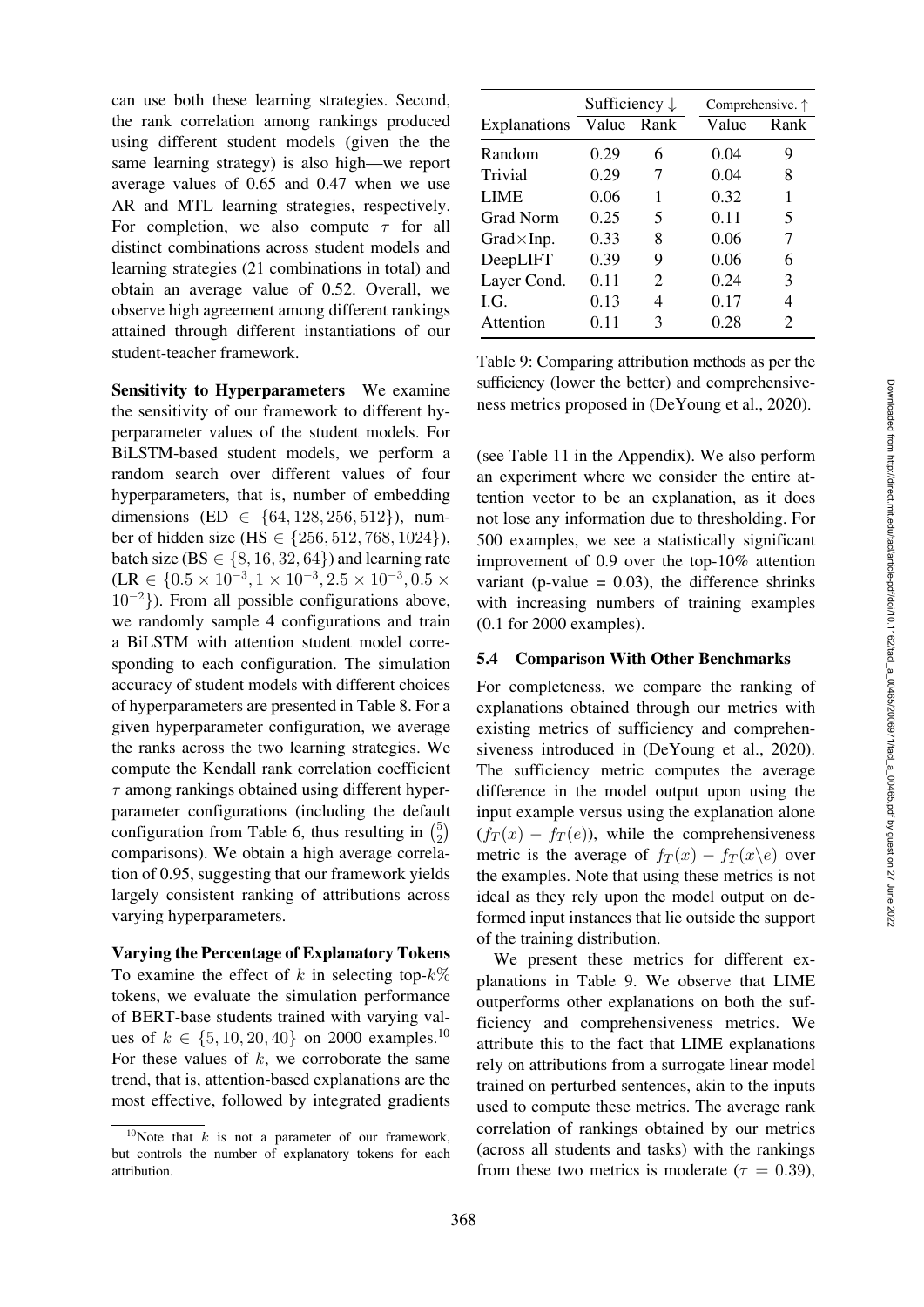which indicates that the two proposals produce slightly different orderings. This is unsurprising as our protocol, in principle, is different from the compared metrics.

Ideally, we would like to link this comparison with some notion of user preference. This aspiration to evaluate inferred associations with users is similar to that of evaluating latent topics for topic models [\(Chang et al., 2009\)](#page-12-5). However, directly asking users for their preference (for one explanation versus the other) would be inadequate, as users would not be able to comment upon the *faithfulness* of the explanation to the computation that resulted in the prediction. Instead, we conduct a study inspired from our protocol, that is, where users simulate the model with and without explanations.

#### 5.5 Human Students

As discussed in  $\S 2.4$ , it is difficult to "train" people using a small number of input, output, explanation triples to understand the model sufficiently to simulate the model (on unseen examples) better than the control baseline. A recent study trained students with 16 or 32 examples, and tested if students could simulate the model better using different explanations, however the observed differences among techniques were not statistically significant [\(Hase and Bansal, 2020](#page-13-5)). Here, we attempt a similar human study, where we present each crowdworker 60 movie reviews, and for 40 (out of 60) reviews we supplement explanations of the model predictions. The goal for the workers is to understand the teacher model and guess the output of the model on the 20 unseen movie reviews for which explanations are unavailable.

In our case, the teacher model accurately predicts 93.5% of the test examples, therefore to avoid crowdworkers conflating the task of simulation with that of sentiment prediction, we over-sample the error cases such that our final setup comprises 50% correctly classified and 50% incorrectly classified reviews. We experiment with 3 different attribution techniques: attention (as it is one of the best performing explanation technique as per our protocol), LIME (as it is not very effective according to our metrics, but nonetheless is a popular technique), and random (for control). We divide a total of 30 crowdworkers in three cohorts corresponding to each explanation type. The average simulation accuracy of workers is 68.0%,

69.0%, and 75.0% using LIME, attention, and random explanations, respectively. However, given the large variance in the performance of workers in each cohort, the differences between any pair of these explanations is not statistically significant. The p-value for random vs LIME, random vs attention and LIME vs attention is 0.35, 0.14, and 0.87 respectively.

This study, similar to past human-subject experiments on model simulatability, concludes that explanations do not *definitively* help crowdworkers to simulate text classification models. We speculate that it is difficult for people to simulate models, especially when they see a few fixed examples. A promising direction for future work could be to explore interactive studies, where people could query the model on inputs of their choice to evaluate any hypotheses they might conjecture.

### 6 Limitations and Future Directions

There are a few important limitations of our work that could motivate future work in this space. First, our current experiments only compare explanations that are of the same format. More work is required to compare explanations of different formats, for example, comparing natural language explanations to the top- $k\%$  highlighted tokens, or even comparing two methods to produce natural language explanations. To make such comparisons, one would have to ensure that different explanations (potentially with different formats) communicate comparable bits of information, and subsequently develop learning strategies to train student models.

Second, validating the results of any automated evaluation with human judgement of explanation quality remains *inherently* difficult. When people evaluate input attributions (or any form of explanations) qualitatively, they can determine whether the attributions match their intuition about what portions of the input should be important to solve the task (i.e., plausibility of explanations), but it is not easy to evaluate if the highlighted portions are responsible for the model's prediction. Going forward, we think that more granular notions of simulatability, coupled with counterfactual access to models (where people can query the model), might help people better assess the role of explanations.

Third, while we observe moderate to high agreement among attribution rankings across different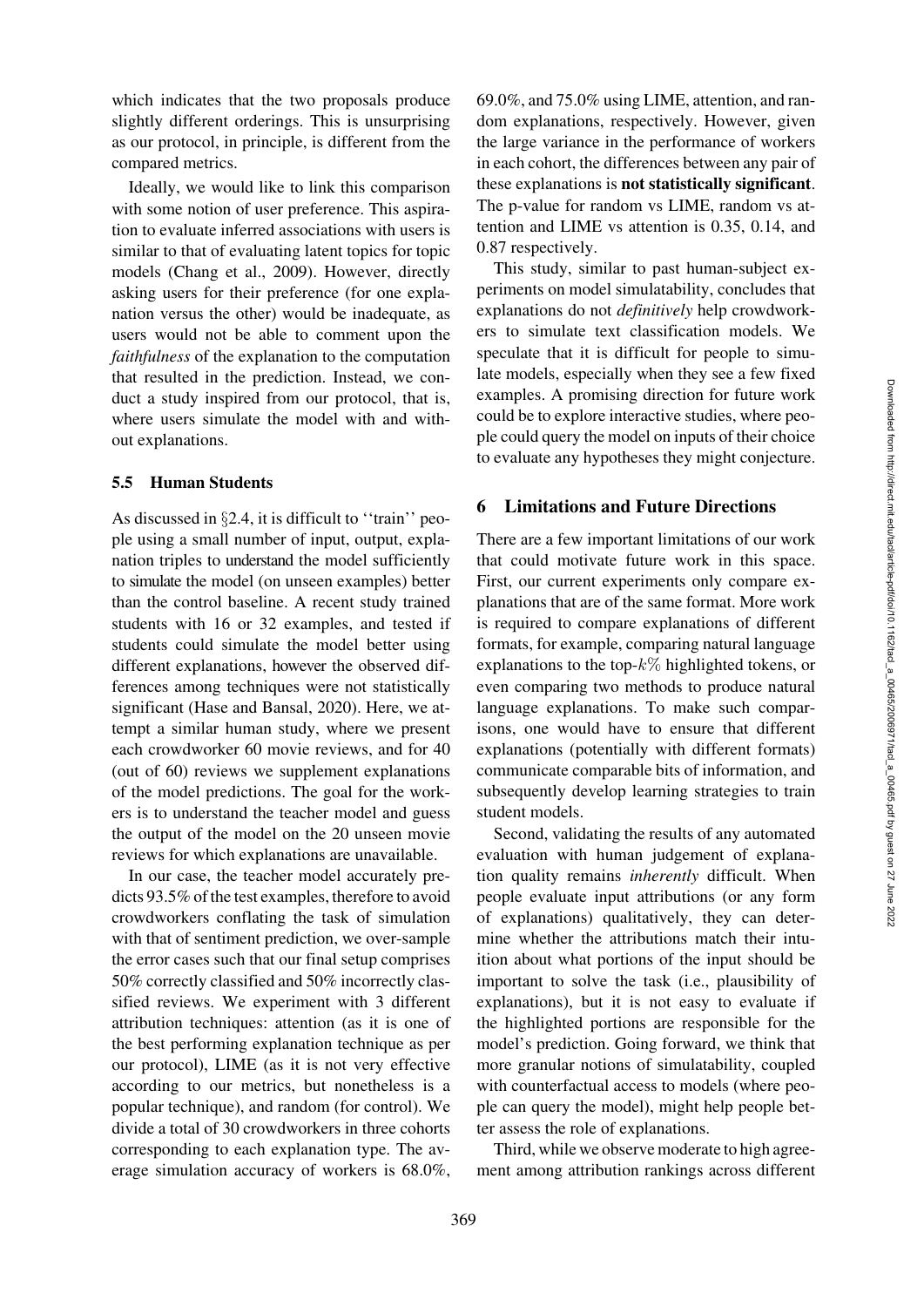student architectures and learning schemes, it is conceivable that different explanations are favored based on the choice of student model. This is a natural drawback of using a learning model for evaluation as the measurement could be sensitive to its design. Therefore, we recommend users to average simulation results over a diverse set of student architectures, training examples, and learning strategies; and, wherever possible, validate explanation quality with its intended users.

Lastly, an interesting future direction is to train explanation modules to generate explanations that optimize our metric, that is, learning to produce explanations based on the feedback from the students. To start with, an explanation generation module could be a simple transformation over the attention heads of the teacher model (as attention-based explanations are effective explanations as per our framework). Learning explanations can be modeled as a meta-learning problem, where the meta-objective is the few-shot test performance of the student trained with intermediate explanations, and this performance could serve as a signal to update the explanation generation module using implicit gradients as in [\(Rajeswaran et al.](#page-13-13), [2019\)](#page-13-13).

### <span id="page-11-0"></span>7 Related Work

Several papers have suggested *simulatability* as an approach to measure interpretability [\(Lipton,](#page-13-0) [2016](#page-13-0); [Doshi-Velez and Kim, 2017\)](#page-13-14). In a survey on interpretability, [Doshi-Velez and Kim](#page-13-14) [\(2017\)](#page-13-14) propose the task of forward simulation: Given an input and an explanation, people must predict what a model would output for that instance. [Chandrasekaran et al.](#page-12-6) [\(2018\)](#page-12-6) conduct humanstudies to evaluate if explanations from Visual Question Answering (VQA) models help users predict the output. Recently, [Hase and Bansal](#page-13-5) [\(2020\)](#page-13-5) perform a similar human-study across text and tabular classification tasks. Due to the nature of these two studies, the observed differences with and without explanation, and among different explanation types, were not significant. Conducting large-scale human studies poses several challenges, including the considerable financial expense and the logistical challenge of recruiting and retaining participants for unusually long tasks [\(Chandrasekaran et al.](#page-12-6), [2018](#page-12-6)). By automating *students* in our framework, we mitigate such challenges, and observe quantitative differences among methods in our comparisons.

Closest in spirit to our work, [Treviso and](#page-14-10) [Martins](#page-14-10) [\(2020](#page-14-4)) propose a new framework to assess explanatory power as the communication success rate between an explainer and a layperson (which can be people or machines). However, as a part of their communication, they pass on explanations during test time, which could easily leak the label, and the models trained to play this communication game can learn trivial protocols (e.g., explainer generating a period for positive examples and a comma for negative examples). This is probably only partially addressed by enforcing constraints on the explainer and the explainee. Our setup does not face this issue as explanations are not available at test time.

To counter the effects of leakage due to explanations, [Hase et al.](#page-13-2) [\(2020](#page-13-2)) present a Leakage-Adjusted Simulatability (LAS) metric. Their metric quantifies the difference in performance of the simulation models (analogous to our student models) with and without explanations *at test time*. To adjust for this leakage, they average their simulation results across two different sets of examples, ones that leak the label, and others that do not. Leakage is modeled as a binary variable, which is estimated by whether a discriminator can predict the answer using the explanation alone. It is unclear how the average of simulation results solves the problem, especially when trivial explanations leak the label.

<span id="page-11-1"></span>[Interpretability Benchmarks](#page-11-1) DeYoung et al. [\(2020\)](#page-12-0) introduce the ERASER benchmark to assess how well the rationales provided by models align with human rationales, and also how faithful these rationales are to model predictions. To measure faithfulness, they propose two metrics: comprehensiveness and sufficiency. They compute sufficiency by calculating the model performance using only the rationales, and comprehensiveness by measuring the performance without the rationales. This approach violates the i.i.d assumption, as the training and evaluation data do not come from the same distribution. It is possible that the differences in model performance are due to distribution shift rather than the features that were removed. This concern is also highlighted by [Hooker et al.](#page-13-15) [\(2019](#page-13-15)), who instead evaluate interpretability methods via their RemOve And Retrain (ROAR) benchmark. Because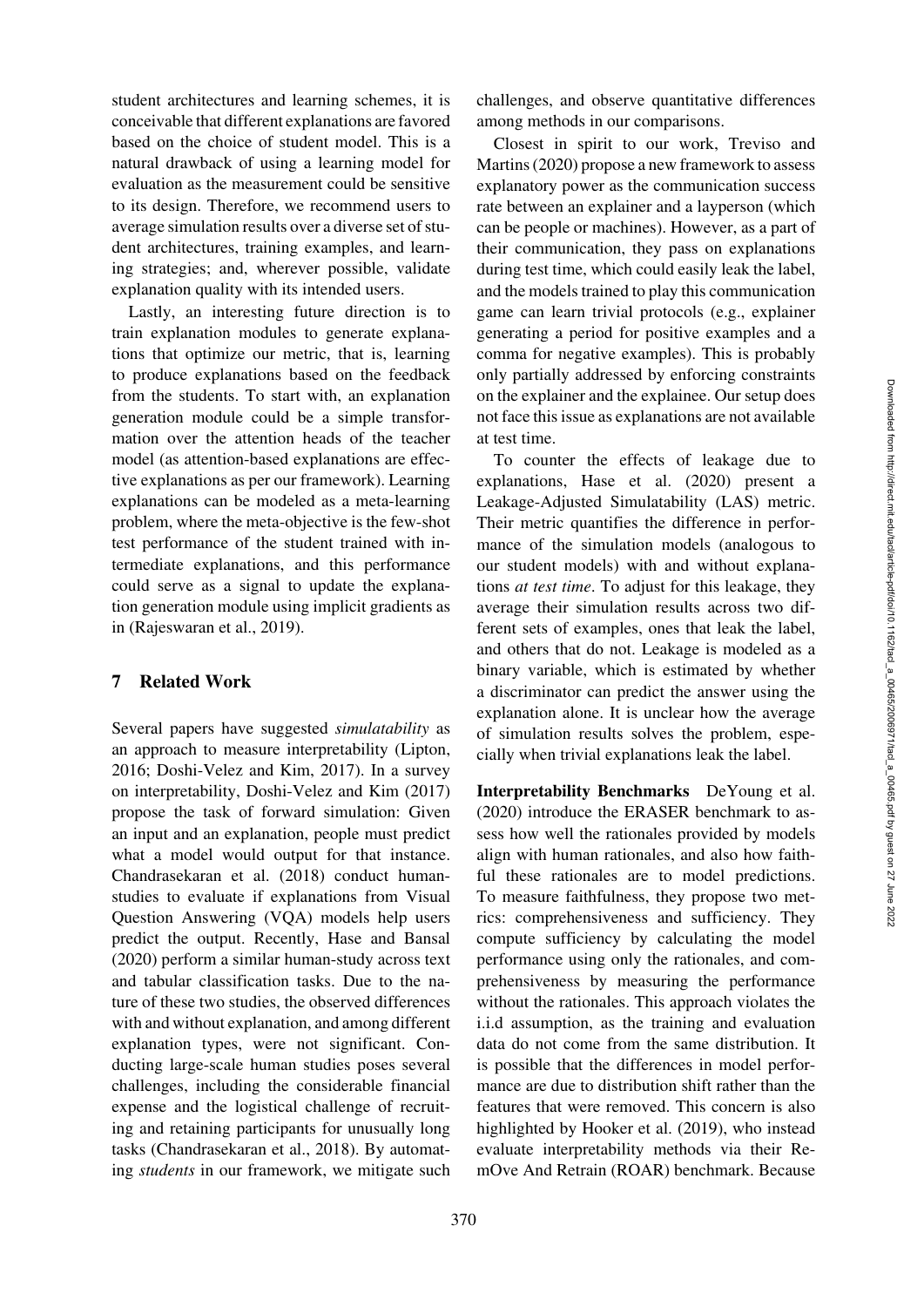the ROAR approach uses explanations at test time, it could be gamed: Depending upon the prediction, an adversarial teacher could use a different pre-specified ordering of important pixels as an explanation. Lastly, [Poerner et al.](#page-13-3) [\(2018](#page-13-3)) present a hybrid document classification task, where the sentences are sampled from different documents with different class labels. The evaluation metric validates if the important tokens (as per a given interpretation technique) point to the tokens from the ''right'' document, that is, one with the same label as the predicted class. This protocol, too, relies on model output for out-of-distribution samples (i.e., hybrid documents), and is very task-specific.

### 8 Conclusion

We have formalized the value of explanations as their utility in a student-teacher framework, measured by how much they improve the student's ability to simulate the teacher. In our setup, explanations are provided by the teacher as additional side information during training, but are not available at test time, thus preventing ''leakage'' between explanations and output labels. Our proposed evaluation confirms the value of human-provided explanations, and correlates with a (simplistic) notion of explanation quality. Additionally, we conduct extensive experiments that measure the value of numerous previously-proposed schemes for producing explanations. Our experiments result in clear quantitative differences between different explanation methods, which are consistent, to a moderate to high degree, across different choices. Among explanation methods, we find attention to be the most effective. For student models, we find that both multitask and attention-regularized student learners are effective, but attention-based learners are more effective, especially in low-resource settings.

### Acknowledgments

We are grateful to Jasmijn Bastings, Katja Filippova, Matthew Lamm, Mansi Gupta, Patrick Verga, Slav Petrov, and Paridhi Asija for insightful discussions that shaped this work. We also thank the TACL reviewers and action editor for providing high-quality feedback that improved our work considerably. Lastly, we acknowledge Chris Alberti for sharing explanations from the SpanBERT model.

## **References**

- <span id="page-12-1"></span>Dzmitry Bahdanau, Kyunghyun Cho, and Yoshua Bengio. 2015. Neural machine translation by jointly learning to align and translate. *3rd International Conference on Learning Representations, ICLR*.
- <span id="page-12-3"></span>Yujia Bao, Shiyu Chang, Mo Yu, and Regina Barzilay. 2018. Deriving machine attention from human rationales. In *Proceedings of the 2018 Conference on Empirical Methods in Natural Language Processing*, pages 1903–1913. [https://doi.org/10](https://doi.org/10.18653/v1/D18-1216) [.18653/v1/D18-1216](https://doi.org/10.18653/v1/D18-1216)
- <span id="page-12-6"></span>Arjun Chandrasekaran, Viraj Prabhu, Deshraj Yadav, Prithvijit Chattopadhyay, and Devi Parikh. 2018. Do explanations make VQA models more predictable to a human? In *Proceedings of the 2018 Conference on Empirical Methods in Natural Language Processing*, pages 1036–1042. [https://doi.org/10](https://doi.org/10.18653/v1/D18-1128) [.18653/v1/D18-1128](https://doi.org/10.18653/v1/D18-1128)
- <span id="page-12-5"></span>Jonathan Chang, Sean Gerrish, Chong Wang, Jordan Boyd-graber, and David Blei. 2009. Reading tea leaves: How humans interpret topic models. In *Advances in Neural Information Processing Systems*, volume 22.
- <span id="page-12-2"></span>Shiyu Chang, Yang Zhang, Mo Yu, and Tommi S. Jaakkola. 2020. Invariant rationalization. In *Proceedings of the 37th International Conference on Machine Learning, ICML* 2020, 13-18 July 2020, Virtual Event, volume 119 of *Proceedings of Machine Learning Research*, pages 1448–1458.
- <span id="page-12-4"></span>Jacob Devlin, Ming-Wei Chang, Kenton Lee, and Kristina Toutanova. 2019. BERT: Pre-training of deep bidirectional transformers for language understanding. In *Proceedings of the 2019 Conference of the North American Chapter of the Association for Computational Linguistics: Human Language Technologies, Volume 1 (Long and Short Papers)*, pages 4171–4186.
- <span id="page-12-0"></span>Jay DeYoung, Sarthak Jain, Nazneen Fatema Rajani, Eric Lehman, Caiming Xiong, Richard Socher, and ByronC.Wallace. 2020. ERASER: A benchmark to evaluate rationalized NLP models. In *Proceedings of the 58th Annual Meeting of the Association for Computational Linguistics*, pages 4443–4458. [https://doi.org](https://doi.org/10.18653/v1/2020.acl-main.408) [/10.18653/v1/2020.acl-main.408](https://doi.org/10.18653/v1/2020.acl-main.408)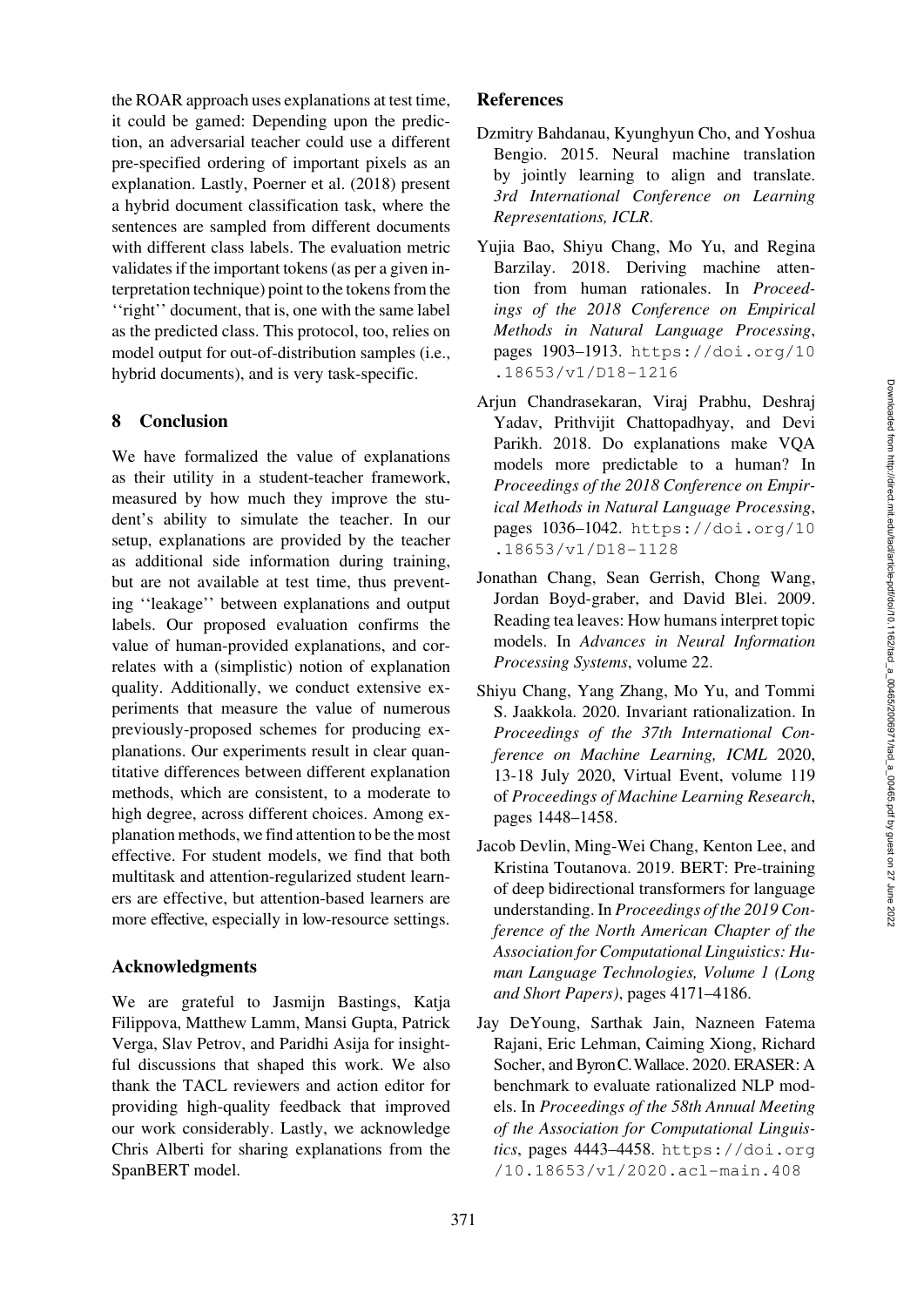- <span id="page-13-6"></span>Kedar Dhamdhere, Mukund Sundararajan, and Qiqi Yan. 2019. How important is a neuron. In *7th International Conference on Learning Representations, ICLR*.
- <span id="page-13-14"></span>Finale Doshi-Velez and Been Kim. 2017. Towards a rigorous science of interpretable machine learning. *arXiv preprint arXiv:1702.08608*.
- <span id="page-13-5"></span>Peter Hase and Mohit Bansal. 2020. Evaluating explainable AI: Which algorithmic explanations help users predict model behavior? In *Proceedings of the 58th Annual Meeting of the Association for Computational Linguistics*, pages 5540–5552. [https://doi.org/10](https://doi.org/10.18653/v1/2020.acl-main.491) [.18653/v1/2020.acl-main.491](https://doi.org/10.18653/v1/2020.acl-main.491)
- <span id="page-13-2"></span>Peter Hase, Shiyue Zhang, Harry Xie, and Mohit Bansal. 2020. Leakage-adjusted simulatability: Can models generate non-trivial explanations of their behavior in natural language? In *Findings of the Association for Computational Linguistics: EMNLP 2020*, pages 4351–4367.
- <span id="page-13-15"></span>Sara Hooker, Dumitru Erhan, Pieter-Jan Kindermans, and Been Kim. 2019. A benchmark for interpretability methods in deep neural networks. In *Advances in Neural Information Processing Systems*, pages 9737–9748. [https://](https://doi.org/10.18653/v1/2020.findings-emnlp.390) [doi.org/10.18653/v1/2020.findings](https://doi.org/10.18653/v1/2020.findings-emnlp.390) [-emnlp.390](https://doi.org/10.18653/v1/2020.findings-emnlp.390)
- <span id="page-13-1"></span>Alon Jacovi and Yoav Goldberg. 2021. Aligning Faithful Interpretations with their Social Attribution. *Transactions of the Association for Computational Linguistics*, 9:294–310. [https://doi.org/10.1162/tacl](https://doi.org/10.1162/tacl_a_00367) a 00367
- <span id="page-13-8"></span>Mandar Joshi, Danqi Chen, Yinhan Liu, Daniel S. Weld, Luke Zettlemoyer, and Omer Levy. 2020. SpanBERT: Improving pre-training by representing and predicting spans. *Transactions of the Association for Computational Linguistics*, 8:64–77. [https://doi.org/10](https://doi.org/10.1162/tacl_a_00300) [.1162/tacl\\_a\\_00300](https://doi.org/10.1162/tacl_a_00300)
- <span id="page-13-11"></span>Tom Kwiatkowski, Jennimaria Palomaki, Olivia Redfield, Michael Collins, Ankur Parikh, Chris Alberti, Danielle Epstein, Illia Polosukhin, Jacob Devlin, Kenton Lee, Kristina Toutanova, Llion Jones, Matthew Kelcey, Ming-Wei Chang, Andrew Dai, Jakob Uszkoreit, Quoc Le, and Slav Petrov. 2019. Natural questions: a benchmark for question answering research. *Transactions of the Association for Computa-*

*tional Linguistics*, 7:453–466. [https://doi](https://doi.org/10.1162/tacl_a_00276) [.org/10.1162/tacl\\_a\\_00276](https://doi.org/10.1162/tacl_a_00276)

- <span id="page-13-9"></span>John Lafferty, Andrew McCallum, and Fernando C. N. Pereira. 2001. Conditional random fields: Probabilistic models for segmenting and labeling sequence data. *18th International Conference on Machine Learning 2001 (ICML 2001)*, pages 282–289.
- <span id="page-13-7"></span>Matthew Lamm, Jennimaria Palomaki, Chris Alberti, Daniel Andor, Eunsol Choi, Livio Baldini Soares, and Michael Collins. 2021. QED: A framework and dataset for explanations in question answering. *Transactions of the Association for Computational Linguistics*, 9:790–806. [https://doi.org/10.1162](https://doi.org/10.1162/tacl_a_00398) [/tacl\\_a\\_00398](https://doi.org/10.1162/tacl_a_00398)
- <span id="page-13-0"></span>Zachary C. Lipton. 2016. The mythos of model interpretability. *ACM Queue*, 16(3):31–57. [https://doi.org/10.1145/3236386](https://doi.org/10.1145/3236386.3241340) [.3241340](https://doi.org/10.1145/3236386.3241340)
- <span id="page-13-12"></span>Andrew L. Maas, Raymond E. Daly, Peter T. Pham, Dan Huang, Andrew Y. Ng, and Christopher Potts. 2011. Learning word vectors for sentiment analysis. In *Proceedings of the 49th Annual Meeting of the Association for Computational Linguistics: Human Language Technologies*, pages 142–150.
- <span id="page-13-4"></span>Hugo Mercier and Dan Sperber. 2017. *The Enigma of Reason*, Harvard University Press.
- <span id="page-13-3"></span>Nina Poerner, Hinrich Schütze, and Benjamin Roth. 2018. Evaluating neural network explanation methods using hybrid documents and morphosyntactic agreement. In *Proceedings of the 56th Annual Meeting of the Association for Computational Linguistics (Volume 1: Long Papers)*, pages 340–350. [https://doi](https://doi.org/10.18653/v1/P18-1032) [.org/10.18653/v1/P18-1032](https://doi.org/10.18653/v1/P18-1032)
- <span id="page-13-10"></span>Danish Pruthi, Bhuwan Dhingra, Graham Neubig, and Zachary C. Lipton. 2020. Weakly-and semi-supervised evidence extraction. *Findings of the Association for Computational Linguistics: EMNLP 2020*, pages 3965–3970. [https://doi.org/10.18653/v1/2020](https://doi.org/10.18653/v1/2020.findings-emnlp.353) [.findings-emnlp.353](https://doi.org/10.18653/v1/2020.findings-emnlp.353)
- <span id="page-13-13"></span>Aravind Rajeswaran, Chelsea Finn, Sham M. Kakade, and Sergey Levine. 2019. Meta-learning with implicit gradients. In *Advances in Neural Information Processing*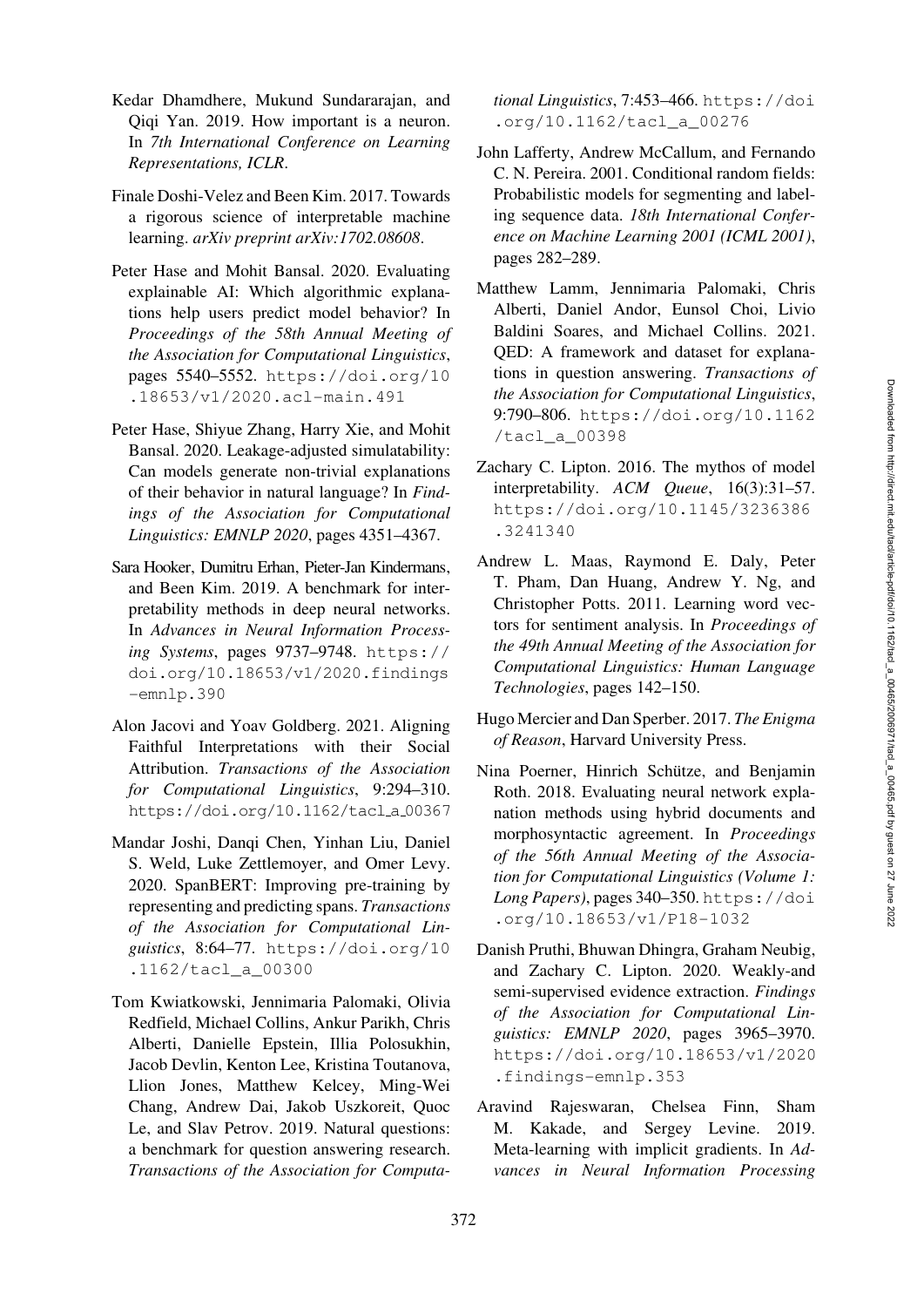*Systems 32: Annual Conference on Neural Information Processing Systems*, pages 113–124.

- <span id="page-14-0"></span>Marco Tulio Ribeiro, Sameer Singh, and Carlos Guestrin. 2016. "why should I trust you?": Explaining the predictions of any classifier. In *Proceedings of the 22nd ACM SIGKDD International Conference on Knowledge Discovery and Data Mining*, pages 1135–1144.
- <span id="page-14-2"></span>Avanti Shrikumar, Peyton Greenside, and Anshul Kundaje. 2017. Learning important features through propagating activation differences. In *Proceedings of the 34th International Conference on Machine Learning, ICML 2017, Sydney, NSW, Australia, 6–11 August 2017*, volume 70 of *Proceedings of Machine Learning Research*, pages 3145–3153.
- <span id="page-14-3"></span>Karen Simonyan, Andrea Vedaldi, and Andrew Zisserman. 2014. Deep inside convolutional networks: Visualising image classification models and saliency maps. In *2nd International Conference on Learning Representations, ICLR*.
- <span id="page-14-1"></span>Mukund Sundararajan, Ankur Taly, and Qiqi Yan. 2017. Axiomatic attribution for deep networks. In *Proceedings of the 34th International Conference on Machine Learning, ICML*, volume 70 of *Proceedings of Machine Learning Research*, pages 3319–3328.
- <span id="page-14-4"></span>Marcos V. Treviso and André F. T. Martins. 2020. The explanation game: Towards prediction explainability through sparse communication. In *Proceedings of the Third BlackboxNLP Workshop on Analyzing and Interpreting Neural Networks for NLP, BlackboxNLP@EMNLP 2020, Online, November 2020*, pages 107–118.

[https://doi.org/10.18653/v1/2020](https://doi.org/10.18653/v1/2020.blackboxnlp-1.10) [.blackboxnlp-1.10](https://doi.org/10.18653/v1/2020.blackboxnlp-1.10)

- <span id="page-14-5"></span>Ashish Vaswani, Noam Shazeer, Niki Parmar, Jakob Uszkoreit, Llion Jones, Aidan N. Gomez, Łukasz Kaiser, and Illia Polosukhin. 2017. Attention is all you need. In *Advances in neural information processing systems*, pages 5998–6008.
- <span id="page-14-7"></span>Kayo Yin, Patrick Fernandes, Danish Pruthi, Aditi Chaudhary, André F. T. Martins, and Graham Neubig. 2021. Do context-aware translation models pay the right attention? In *Joint Conference of the 59th Annual Meeting of the Association for Computational Linguistics and the 11th International Joint Conference on Natural Language Processing (ACL-IJCNLP)*. Virtual. [https://doi.org](https://doi.org/10.18653/v1/2021.acl-long.65) [/10.18653/v1/2021.acl-long.65](https://doi.org/10.18653/v1/2021.acl-long.65)
- <span id="page-14-8"></span>Omar Zaidan and Jason Eisner. 2008. Modeling annotators: A generative approach to learning from annotator rationales. In *Proceedings of the 2008 Conference on Empirical Methods in Natural Language Processing*, pages 31–40. [https://doi.org/10.3115/1613715](https://doi.org/10.3115/1613715.1613721) [.1613721](https://doi.org/10.3115/1613715.1613721)
- <span id="page-14-9"></span>Omar Zaidan, Jason Eisner, and Christine Piatko. 2007. Using ''annotator rationales'' to improve machine learning for text categorization. In *Human Language Technologies 2007: The Conference of the North American Chapter of the Association for Computational Linguistics; Proceedings of the Main Conference*, pages 260–267.
- <span id="page-14-10"></span><span id="page-14-6"></span>Ruiqi Zhong, Steven Shao, and Kathleen McKeown. 2019. Fine-grained sentiment analysis with faithful attention. *arXiv preprint arXiv:1908.06870*.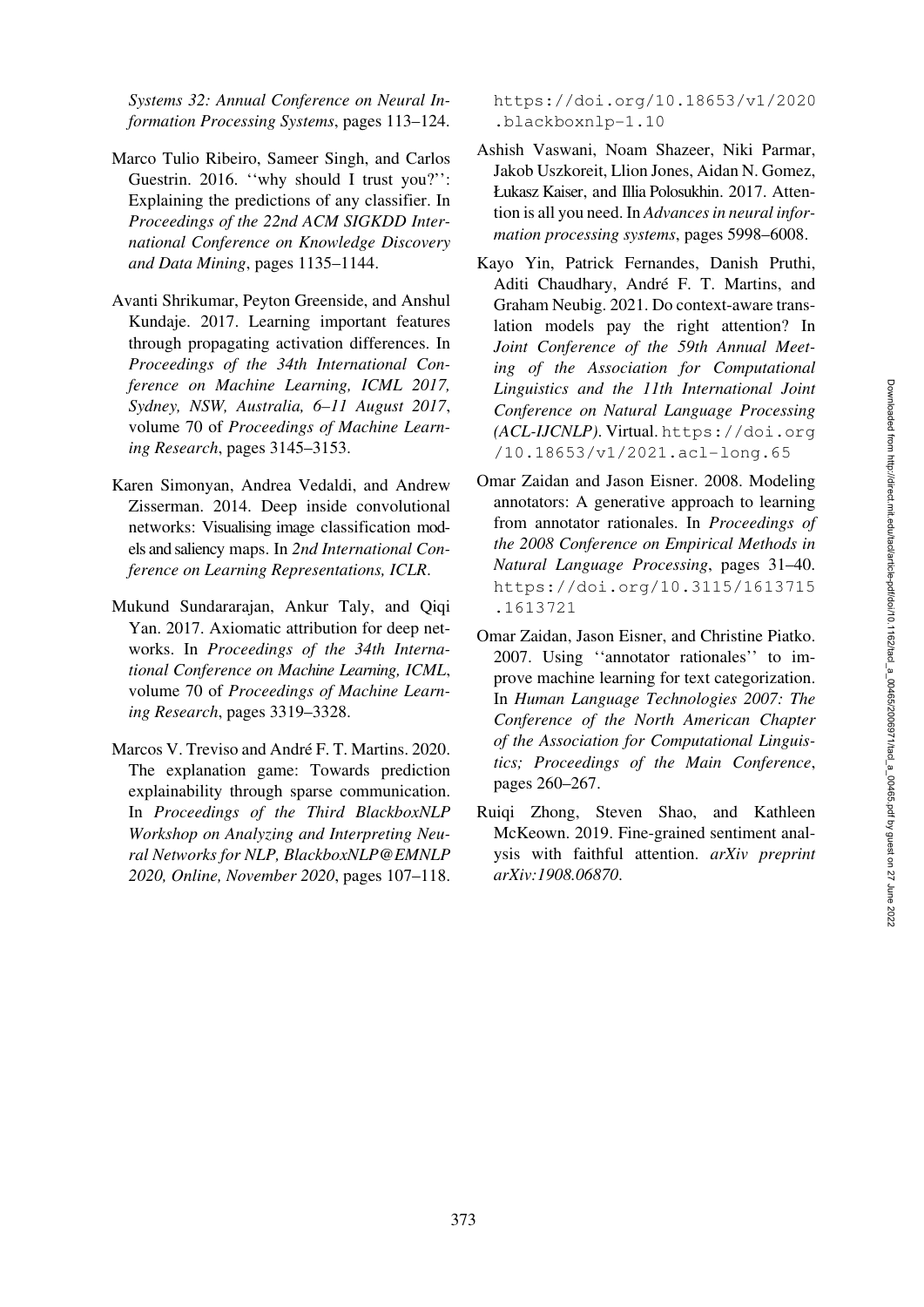### Supplementary Material

## 9 Explanation Types

We examine the following attribution methods:

LIME Locally Interpretable Model-agnostic Explanations [\(Ribeiro et al.](#page-14-0), [2016](#page-14-0)), or LIME, are explanations produced by a linear interpretable model that is trained to approximate the original black box model in the local neighborhood of the input example. For a given example, several samples are constructed by perturbing the input string, and these samples are used to train the linear model. We draw twice as many samples as the number of tokens in the example, and select the top words that explain the predicted class. We set the number of features for the linear classifier to be  $2k$ , where k is the number of tokens to be selected.

Gradient-based Saliency Methods Several papers, both in NLP and computer vision, use gradients of the log-likelihood of the predicted label to understand the effect of infinitesimally small perturbations in the input. While no perturbation of an input string is infinitesimally small, nonetheless, researchers have continued to use this metric. It is most commonly used in two forms: grad norm, i.e., the  $\ell_2$  norm of the gradient w.r.t. the token representation, and grad  $\times$  input (also called grad dot), i.e., the dot product of the gradient w.r.t the token representation and the token representation.

Integrated Gradients Gradients capture only the effect of perturbations in an infinitesimally small neighborhood, integrated gradients [\(Sundararajan et al., 2017](#page-14-1)), instead compute and integrate gradients along the line joining a starting reference point and the given input example. For each example, we integrate the gradients over 50 points on the line.

<span id="page-15-0"></span>[Layer Conductance](#page-15-0) Dhamdhere et al. [\(2019\)](#page-13-6) introduce and extend the notion of *conductance* to compute neuron-level importance scores. We apply layer conductance on the first encoder layer of our teacher model and aggregate the scores to define the attributions over the input tokens.

DeepLIFT DeepLIFT uses a reference for the model input and target, and measures the contribution of each input feature in the pair-wise difference from this reference [\(Shrikumar et al.,](#page-14-2) [2017](#page-14-2)). It addresses the limitations of gradientbased attribution methods, for regimes with zero and discontinuous gradients. It backpropagates the contributions of neurons using multipliers as in partial derivatives. We use a reference input (embeddings) of all zeros for our experiments.

Attention-based Explanations Attention mechanis[ms were originally introduced by](#page-12-1) Bahdanau et al. [\(2015\)](#page-12-1) to align source and target tokens in neural machine translation. Because attention mechanisms allocate weight among the encoded tokens, these coefficients are sometimes thought of intuitively as indicating which tokens the model *focuses on* when making a prediction.